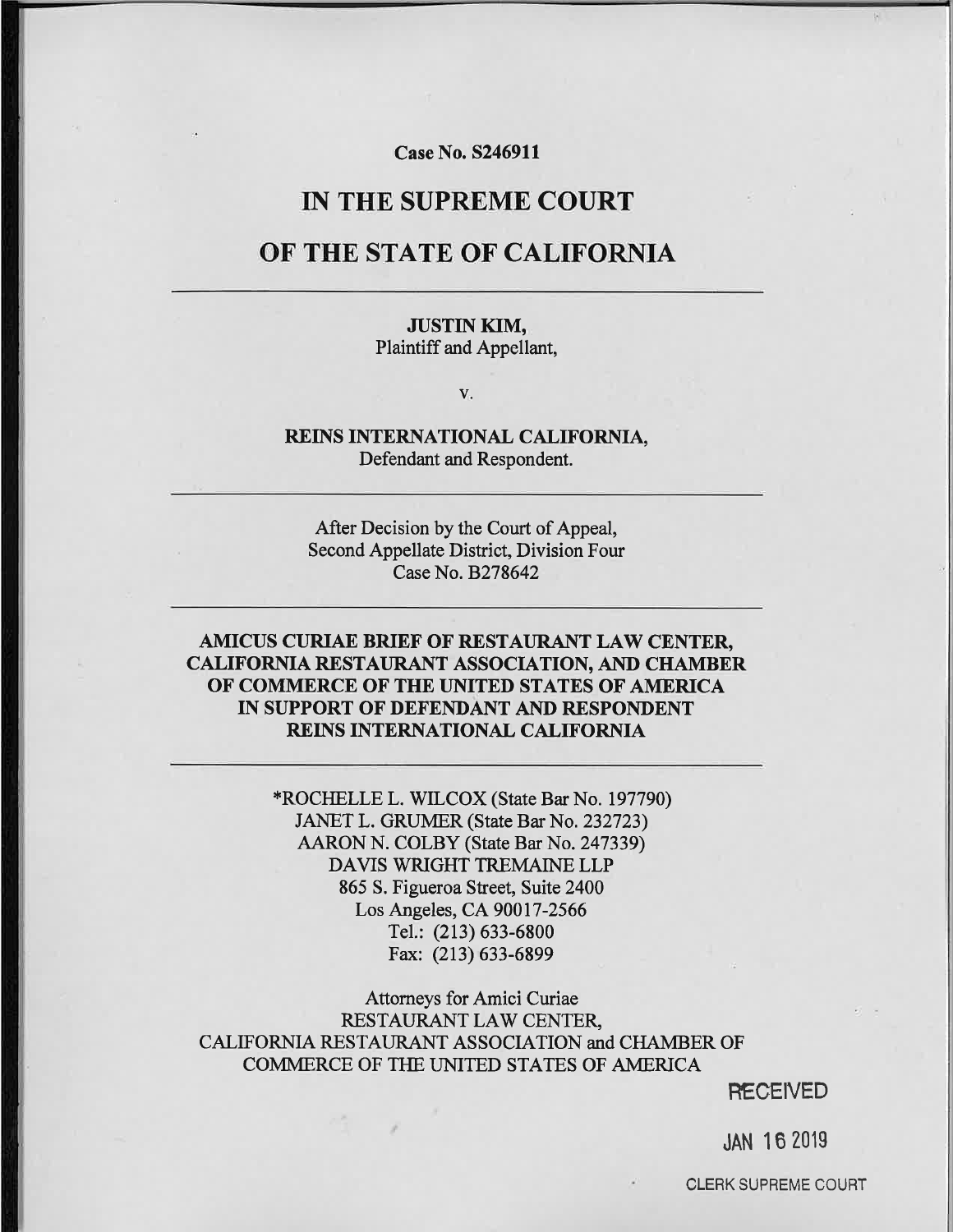#### **Case No. S246911**

# **IN THE SUPREME COURT**

# **OF THE STATE OF CALIFORNIA**

#### **JUSTIN KIM,**

Plaintiff and Appellant,

v.

**REINS INTERNATIONAL CALIFORNIA**, Defendant and Respondent.

After Decision by the Court of Appeal, Second Appellate District, Division Four Case No. B278642

# **AMICUS CURIAE BRIEF OF RESTAURANT LAW CENTER, CALIFORNIA RESTAURANT ASSOCIATION, AND CHAMBER OF COMMERCE OF THE UNITED STATES OF AMERICA IN SUPPORT OF DEFENDANT AND RESPONDENT REINS INTERNATIONAL CALIFORNIA**

\*ROCHELLE L. WILCOX (State Bar No. 197790) JANET L. GRUMER (State Bar No. 232723) AARON N. COLBY (State Bar No. 247339) DAVIS WRIGHT TREMAINE LLP 865 S. Figueroa Street, Suite 2400 Los Angeles, CA 90017-2566 Tel.: (213) 633-6800 Fax: (213) 633-6899

Attorneys for Amici Curiae RESTAURANT LAW CENTER, CALIFORNIA RESTAURANT ASSOCIATION and CHAMBER OF COMMERCE OF THE UNITED STATES OF AMERICA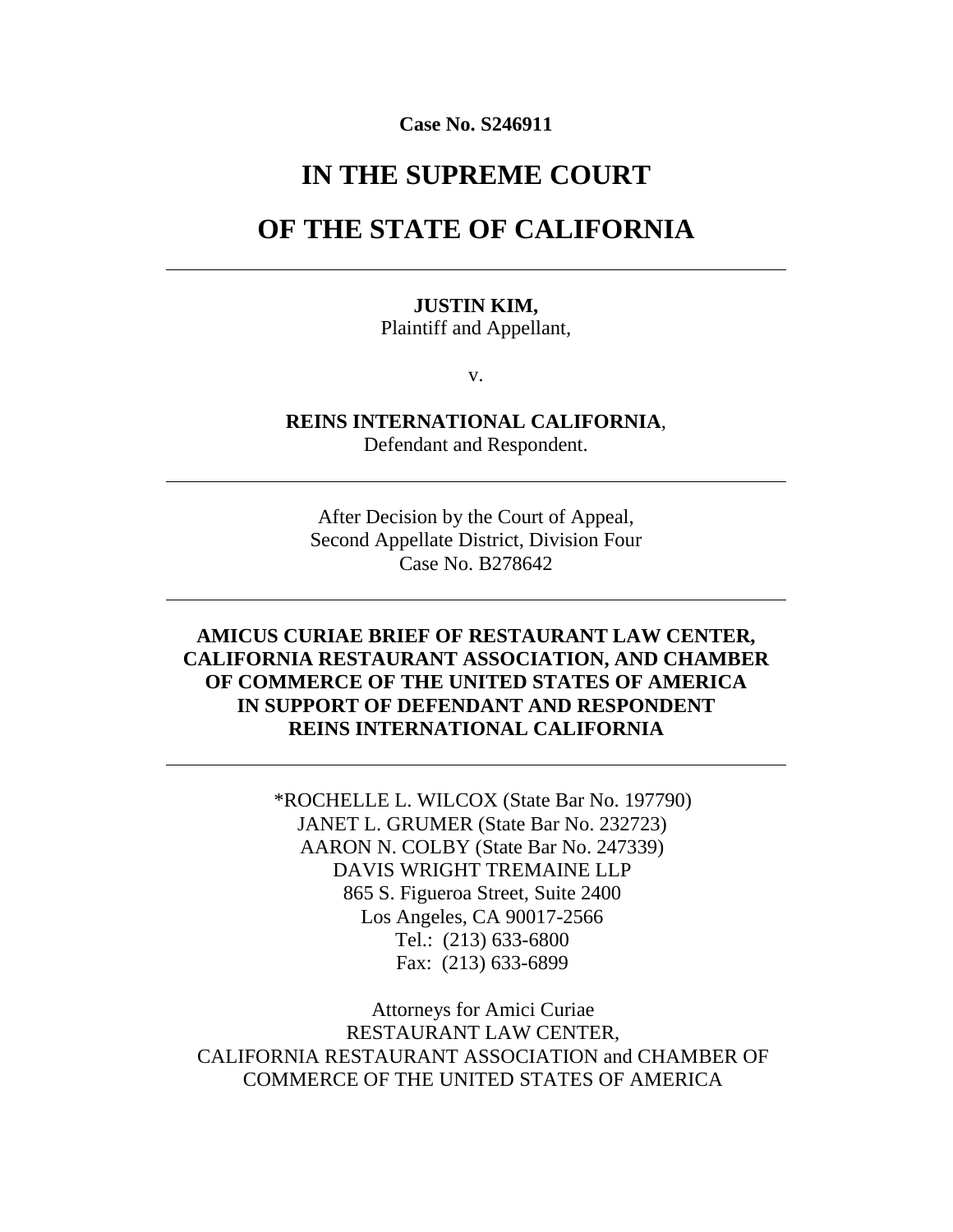# **TABLE OF CONTENTS**

| I.   |                                                                                                                      |                                                                                                                                      |
|------|----------------------------------------------------------------------------------------------------------------------|--------------------------------------------------------------------------------------------------------------------------------------|
| Π.   |                                                                                                                      | THE LEGISLATURE'S STANDING REQUIREMENT<br>IS SUPPOSED TO PREVENT ATTORNEYS FROM<br>PURSUING LITIGATION WITHOUT AN INJURED            |
|      | A.                                                                                                                   | Nothing in PAGA Alters the Well-Established<br>Rule that Standing Must Exist at all Times                                            |
|      | <b>B.</b>                                                                                                            | The Legislature Learned Its Lesson with the<br>Abuses of Business & Professions Code § 17200.  17                                    |
|      | C.                                                                                                                   | PAGA's Standing Requirement – a Critical<br>Safeguard to Prevent the Pre-Proposition 64<br>Abuses – Distinguishes this Case from the |
| III. | PLAINTIFF'S INTERPRETATION OF PAGA<br>WOULD INVITE THE MISCHIEF AND ABUSE<br>THE LEGISLATURE INTENDED TO PREVENT  25 |                                                                                                                                      |
| IV.  |                                                                                                                      | 31                                                                                                                                   |

# **Page**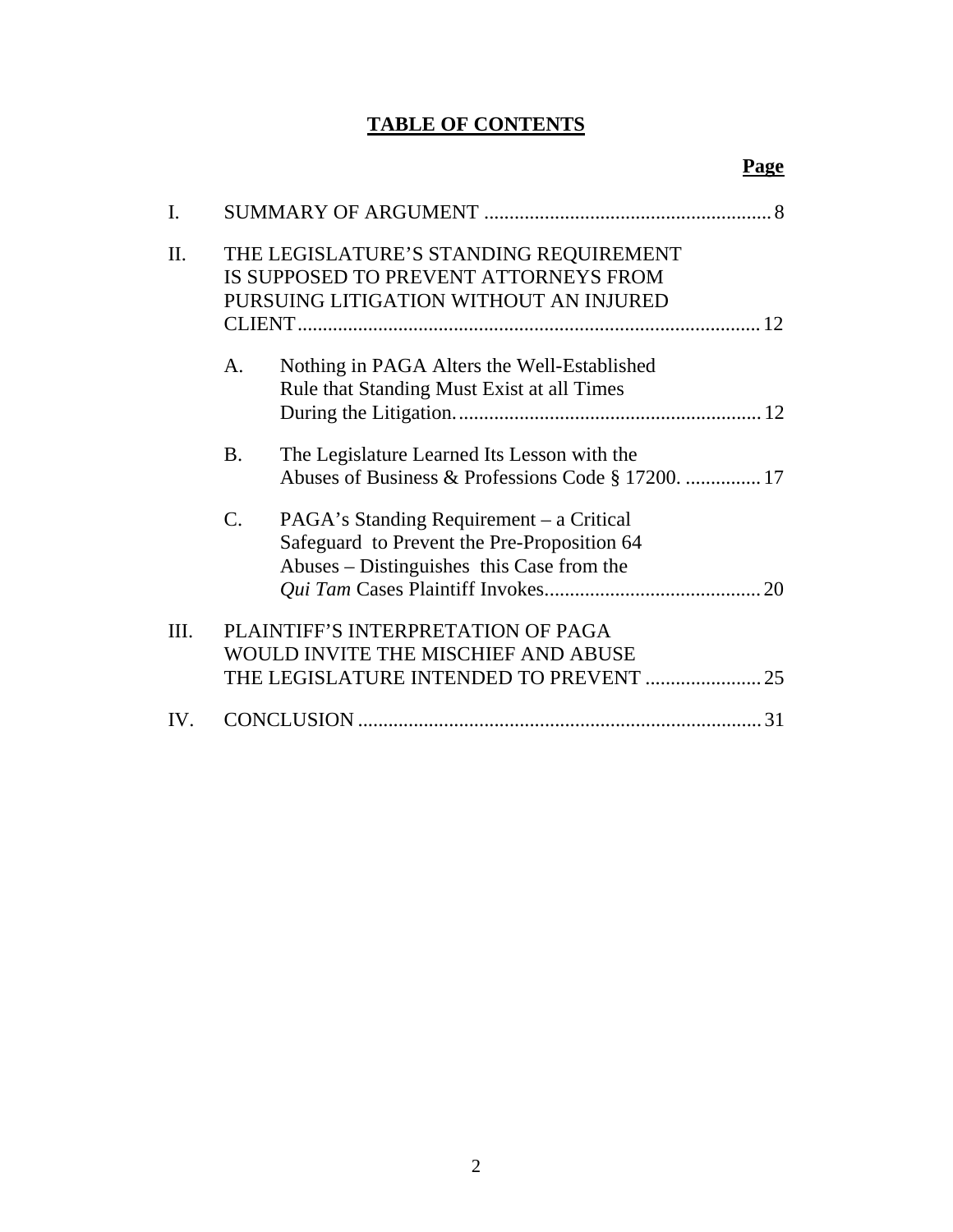# **TABLE OF AUTHORITIES**

# **Page**

# **CASES**

| Amalgamated Transit Union Local 1756, AFL-CIO v.<br>Superior Court (2009) |  |
|---------------------------------------------------------------------------|--|
|                                                                           |  |
| Arias v. Superior Court (2009)                                            |  |
| Blumhorst v. Jewish Family Services of Los Angeles (2005)                 |  |
| Branick v. Downey Savings & Loan Ass'n (2006)                             |  |
| <b>Brinker v. Superior Court (2012)</b>                                   |  |
| Californians for Disability Rights v. Mervyn's, LLC (2006)                |  |
| Donohue v. AMN Srvcs., LLC (2018)                                         |  |
| General Tel. Co. of Southwest v. Falcon (1982)                            |  |
| Hassell v. Bird (2018)                                                    |  |
| Huff v. Securitas Security Services USA, Inc. (2018)                      |  |
| In re Marriage of Biddle (1997)                                           |  |
| Iskanian v. CLS Transp. Los Angeles, LLC (2014)                           |  |
| Lierboe v. State Farm Mut. Auto. Ins. Co. (9th Cir. 2003)                 |  |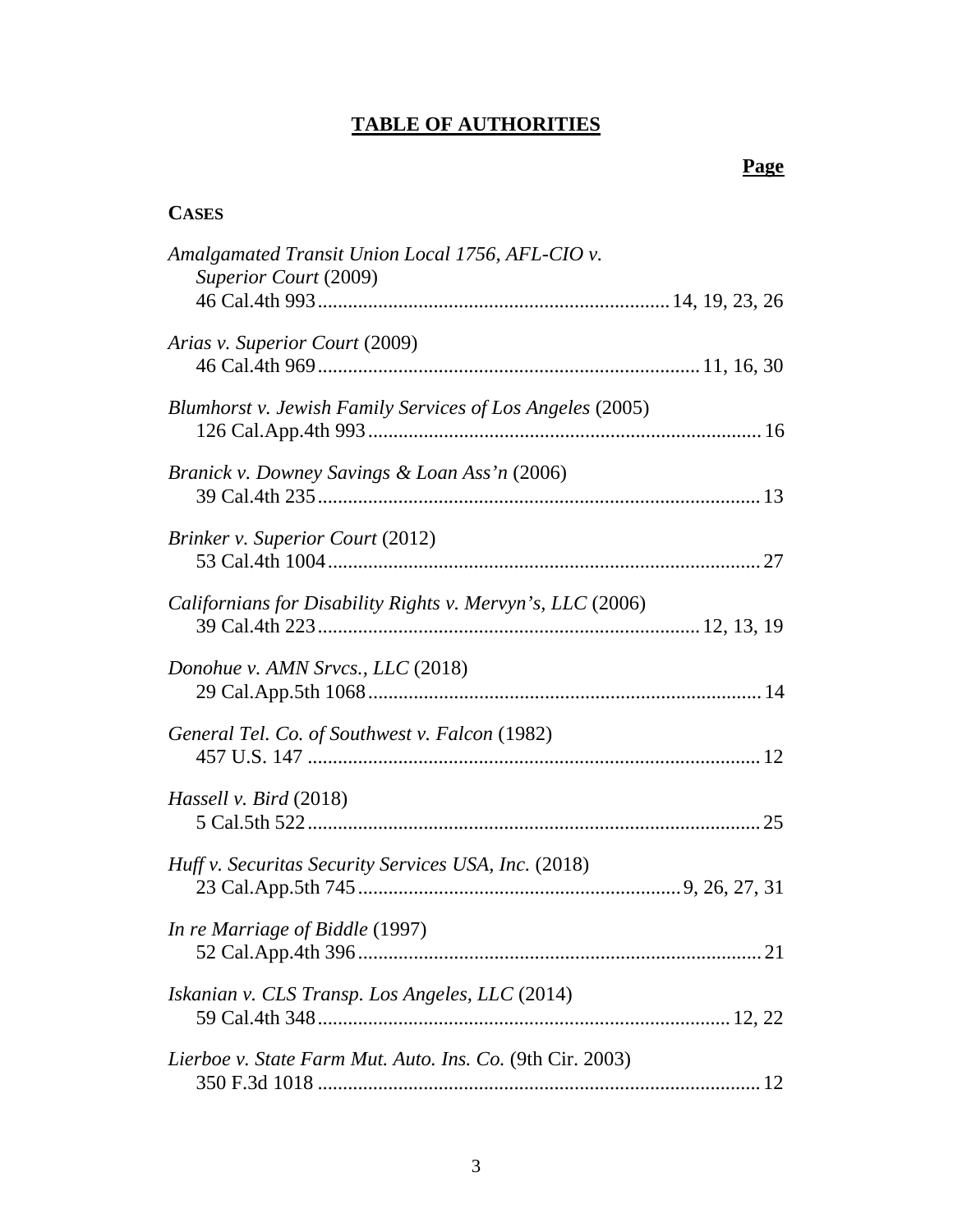| <b>OTHER AUTHORITIES</b>                                |
|---------------------------------------------------------|
| California Labor Code                                   |
|                                                         |
|                                                         |
| California Business & Professions Code                  |
| <b>STATUTES</b>                                         |
| Warth v. Seldin (1975)                                  |
| <i>Torres v. City of Yorba Linda</i> (1993)             |
| Stop Youth Addiction, Inc. v. Lucky Stores, Inc. (1998) |
| Simon v. Eastern Ky. Welfare Rights Org. (1976)         |
| <i>Rothschild v. Tyco Int'l (US) Inc. (2002)</i>        |
| Reyes v. Macy's Inc. $(2011)$                           |
| People ex rel. Alzayat v. Hebb (2017)                   |
| Municipal Court v. Superior Court (Gonzalez) (1993)     |

| "Argument in Favor of Proposition 64," Official Voter |  |
|-------------------------------------------------------|--|
| Information Guide, available at                       |  |
|                                                       |  |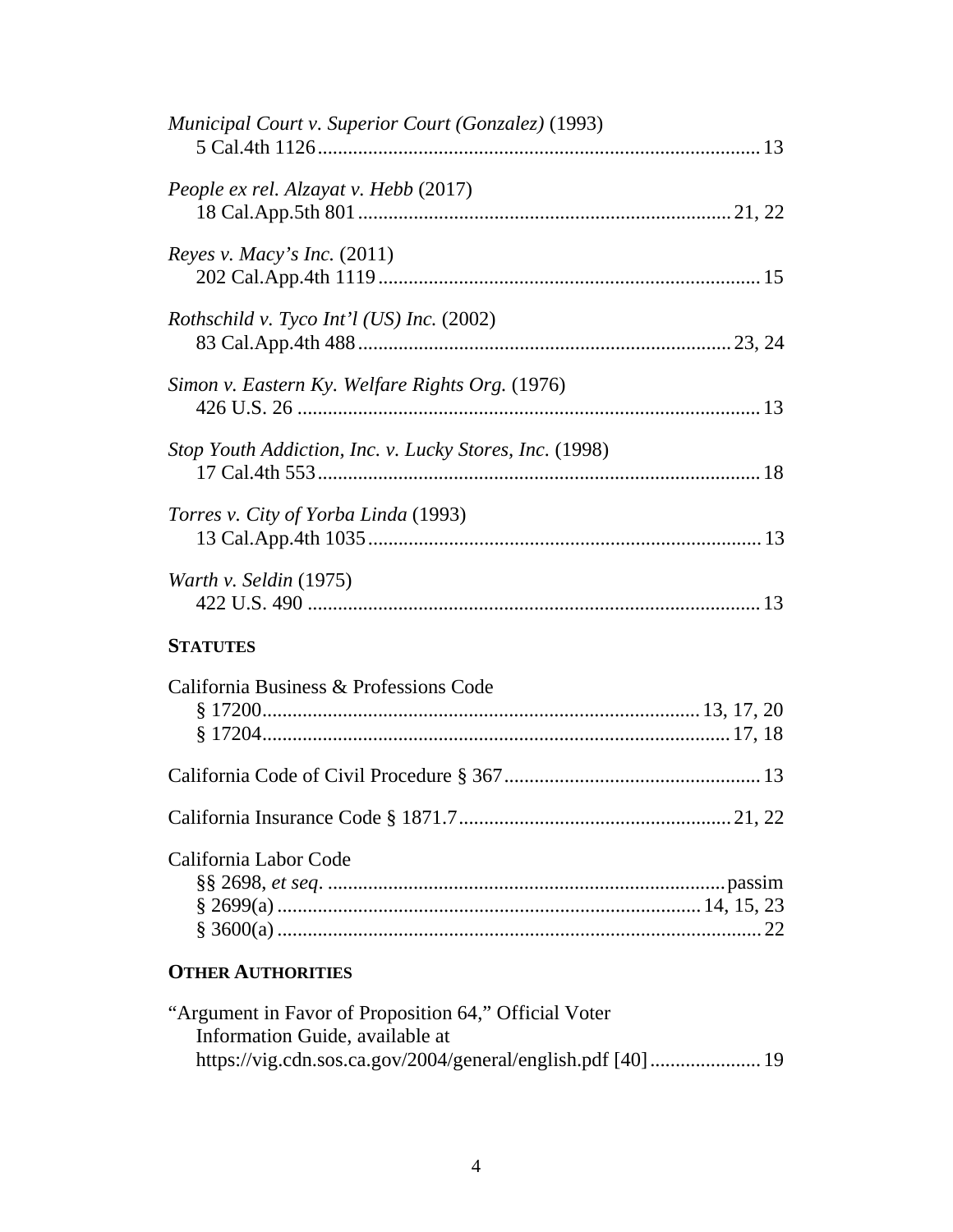| California, Restaurant Industry at a Glance, "National<br>Restaurant Association" (2018) available at<br>https://restaurant.org/Downloads/PDFs/State- |
|-------------------------------------------------------------------------------------------------------------------------------------------------------|
|                                                                                                                                                       |
| Ken Monroe, "Frivolous PAGA lawsuits are making some<br>lawyers rich, but they aren't helping workers or                                              |
| employers," LOS ANGELES TIMES (Dec. 6, 2018),<br>available at https://www.latimes.com/opinion/op-ed/la-oe-                                            |
|                                                                                                                                                       |
| Vote Summary, "State Ballot Measures," available at                                                                                                   |
| https://elections.cdn.sos.ca.gov/sov/2004-                                                                                                            |
|                                                                                                                                                       |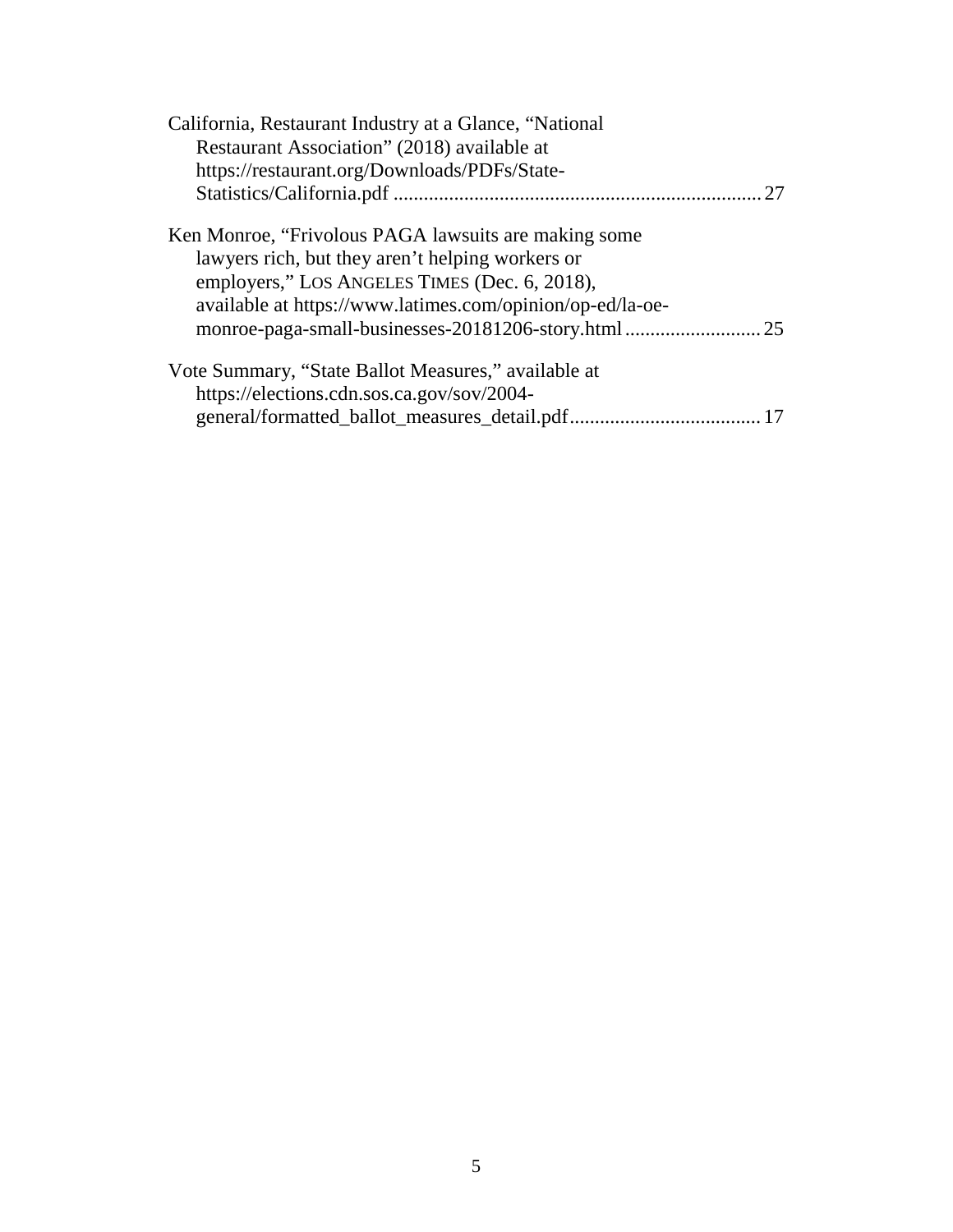# TO THE HONORABLE CHIEF JUSTICE OF THE STATE OF CALIFORNIA, AND THE HONORABLE ASSOCIATE JUSTICES OF THE CALIFORNIA SUPREME COURT:

Amici Curiae Restaurant Law Center (the Law Center), California Restaurant Association (CRA) and the Chamber of Commerce of the United States of America (the Chamber) (collectively Amici) respectfully submit this Amicus Curiae Brief in support of Defendant-Respondent Reins International California (Reins or Defendant).

As described in Amici's Application, the Law Center is a public policy organization affiliated with the National Restaurant Association, the largest foodservice trade association in the world. This labor-intensive industry is comprised of over one million restaurants and other foodservice outlets employing almost 14.7 million people across the Nation – approximately 10 percent of the U.S. workforce. Restaurants and other foodservice providers are the Nation's second largest private-sector employers.

CRA is one of the largest and longest-serving nonprofit trade associations in the Nation. Representing the restaurant and hospitality industries since 1906, the CRA is made up of nearly 22,000 establishments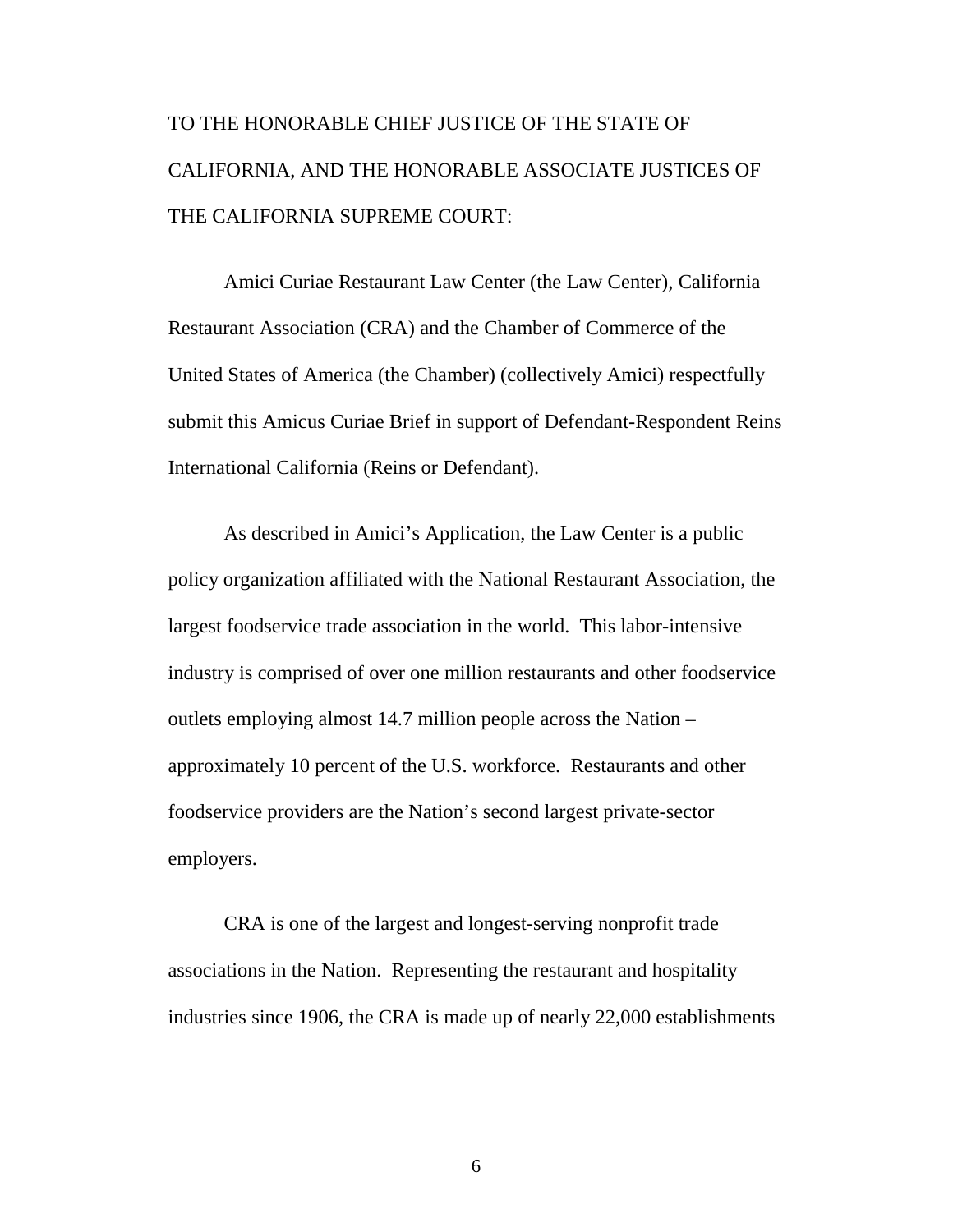in California. The restaurant industry is one of the largest private employers in California, representing approximately 1.4 million jobs.

The Chamber of Commerce of the United States of America is the world's largest business federation. The Chamber represents 300,000 direct members and indirectly represents the interests of more than three million companies and professional organizations of every size, in every industry sector, and from every region of the country. The Chamber represents the interests of its members in matters before the courts, Congress, and the Executive Branch.

Amici routinely file amicus curiae briefs to provide courts with industry perspectives on important legal issues and to highlight the potential industry-wide consequences of pending cases such as this one. They request permission to submit a brief in this matter because recent decisions expanding the reach and impact of California's Private Attorney General Act of 2004, Labor Code §§ 2698, *et seq*. (PAGA), threaten to undermine the Legislature's goal of improving compliance with the State's Labor Code. Amici's members have learned the hard way that any problems that may arise in their interactions with employees – whether they are at fault or not – can be exploited by an employee through the threat of a PAGA action. Even unfounded accusations can cost tens or hundreds of thousands of dollars in legal fees, with the threat of a disabling judgment if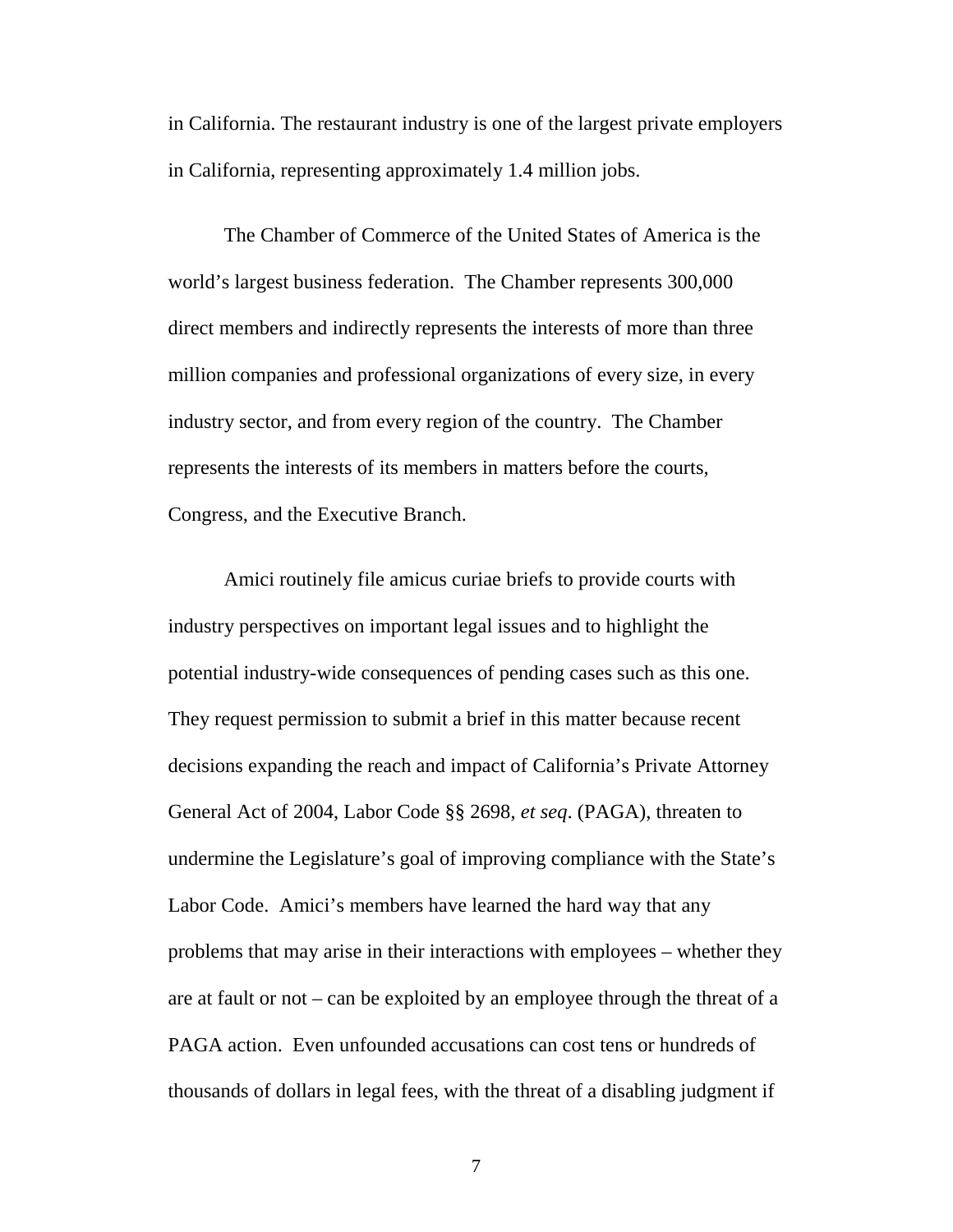discovery reveals that the employer has fallen short of perfection in any way, no matter how small.

Until now, Amici's members have been aided in managing these risks by the rule that plaintiffs may not continue to pursue PAGA claims after they have settled and dismissed all of their individual claims. But if the position taken by Plaintiff Justin Kim (Plaintiff) in this case prevails, it will remove even this form of dispute resolution and erode bedrock principles of standing that the Legislature intended to apply to PAGA actions. Hence, Amici and their members have a vital interest in these proceedings.

### **I.**

#### **SUMMARY OF ARGUMENT**

In 2003 the California Legislature created the Private Attorneys General Act (PAGA) to give injured employees the ability to pursue penalties on behalf of similarly aggrieved employees and the State of California for the employer's alleged violation of any one of the hundreds of laws and regulations that govern employers. PAGA advanced the Legislature's goals without significant abuse for several years. But over the last decade, the representative standing requirement that the Legislature added to prevent PAGA abuse has been distorted, pushing PAGA further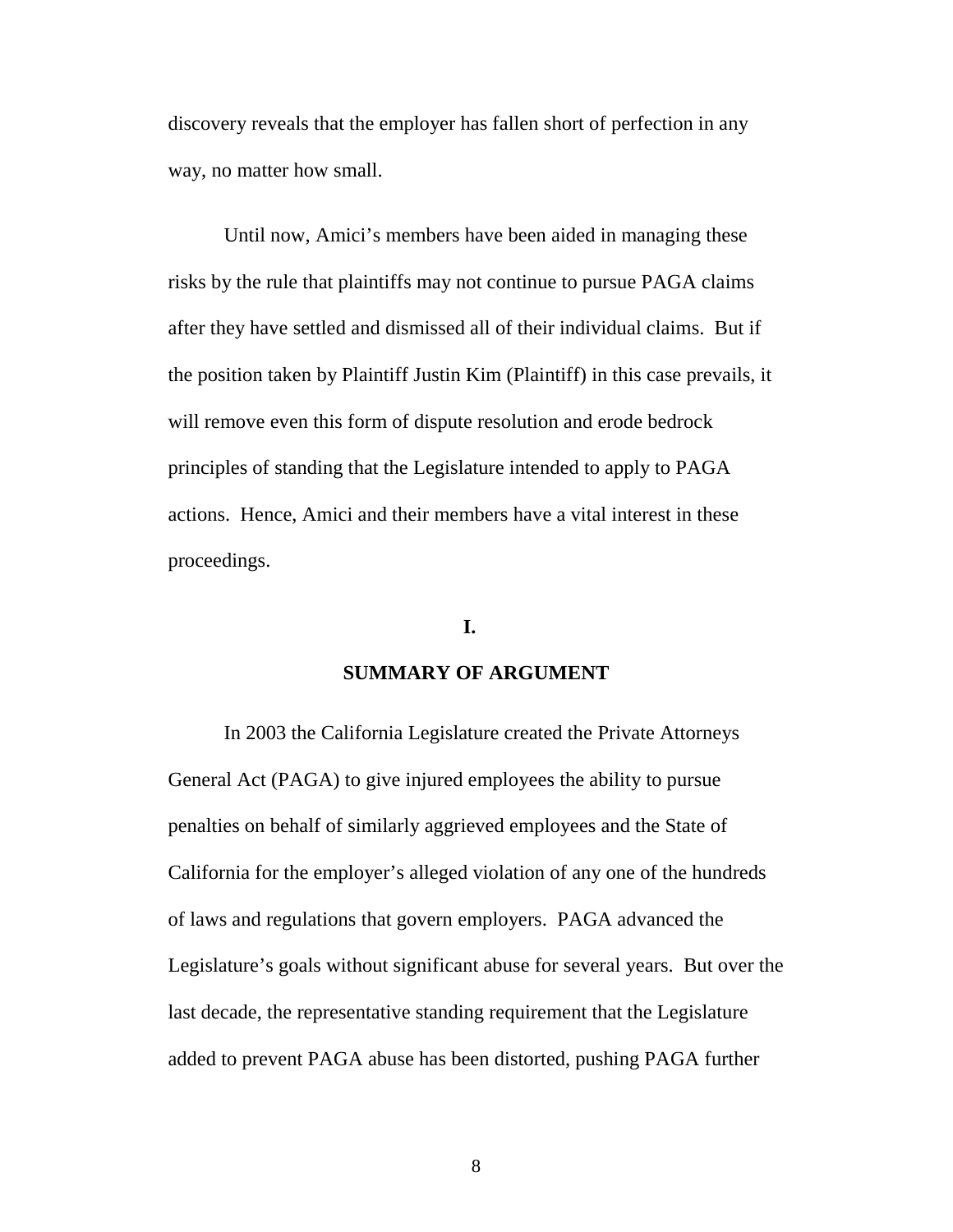and further away from the Legislature's lofty goals.<sup>1</sup> The increasing erosion of PAGA's "representative" requirement threatens to do what the Legislature expressly intended to avoid: turn a statute adopted to advance and protect employees into little more than a fee generator for the plaintiffs' bar.

Until now, where a single employee has stood alone in his or her accusations against the employer, joined by nobody else in the workforce, businesses have been able to resolve their disputes with the disgruntled employee through a mutually beneficial settlement or severance agreement. Plaintiff asks this Court to remove even this option and grant employees perpetual standing to pursue a PAGA claim even after they have *voluntarily* settled and dismissed their individual claims with prejudice. There would be significant damage to California's businesses if this Court were to deprive employers of the ability to reach a final resolution of an employee's alleged wrong.

PAGA's legislative history reflects a clear intent to prevent litigation abuse, as Defendant's Answer Brief in this matter cogently explains. Answer Brief (A.B.) 19-21. The Legislature learned the lessons of

<sup>&</sup>lt;sup>1</sup> See Huff v. Securitas Security Services USA, Inc. (2018) 23 Cal.App.5th 745.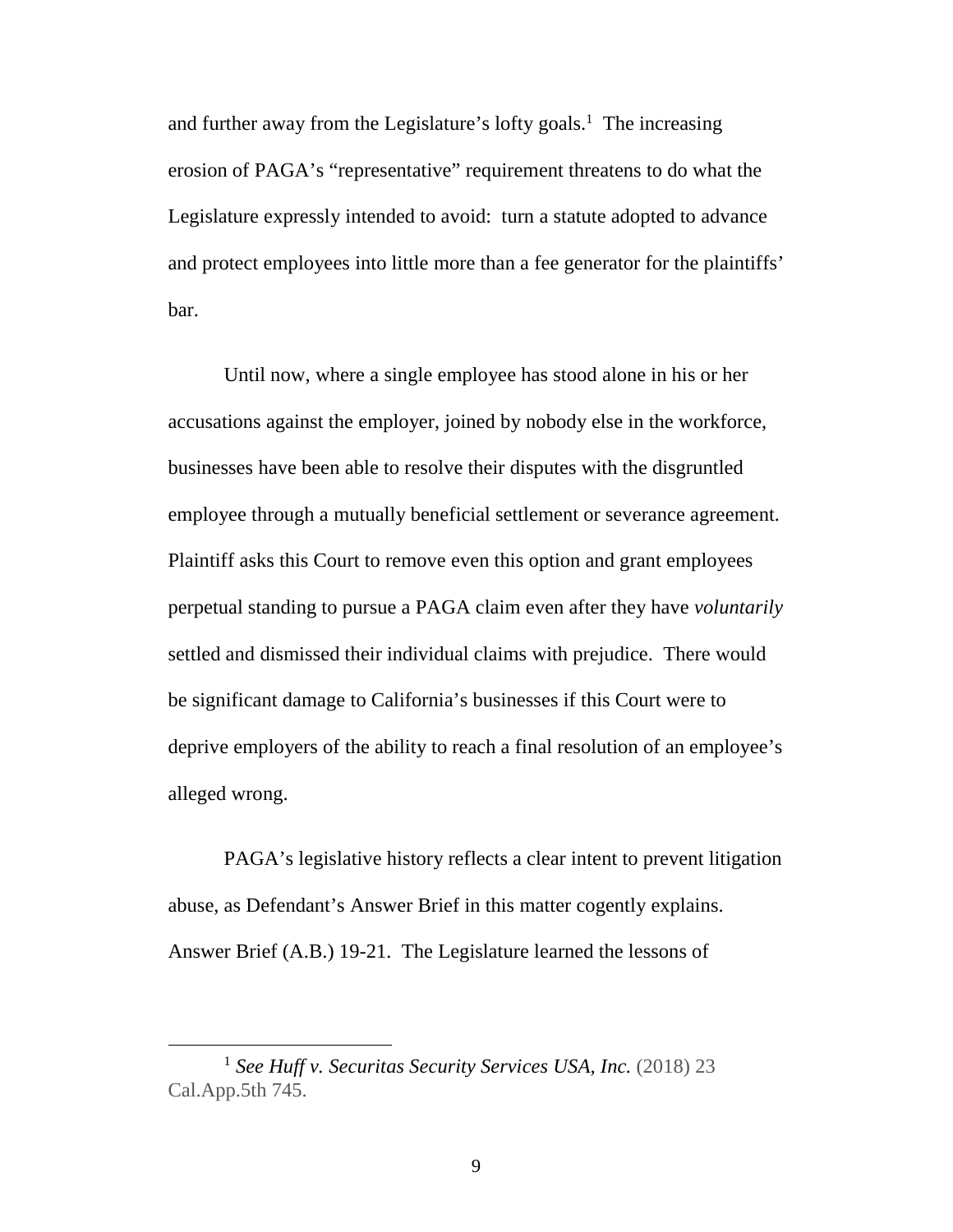California's original Unfair Competition Law. That law gave free reign to attorneys to engage in harassing litigation practices and headless litigation, extorting settlements and enormous attorney fee payouts without any injured client participating in the action. Concerned that PAGA would follow the same path – and be pursued by plaintiffs with no injury to redress – the Legislature enacted a strict standing requirement in PAGA. PAGA claims may only be pursued by employees who are aggrieved by Labor Code violations. *Id.* at 17.

Plaintiff, however, hopes to sidestep that requirement and sanction a different kind of abuse. Under Plaintiff's theory, employees would be allowed to resolve their Labor Code claims, eliminating their statutory basis for pursuing the litigation. Their attorneys would then be allowed to proceed with the PAGA action without an injured client, purportedly as a representative of the State. Neither the language of the statute nor its legislative history supports Plaintiff's approach. An aggrieved employee – not the plaintiffs' bar – must represent the State. Sections II.A, II.B, *infra*.

Plaintiff tries to sidestep this problem – encouraging this Court to allow headless PAGA litigation – by analogizing PAGA to ordinary *qui tam* statutes. Although PAGA may have characteristics of a *qui tam* action, it differs in the only respect that matters for this case. Unlike other *qui tam* statutes, which can be used by anyone to assert a claim on behalf of the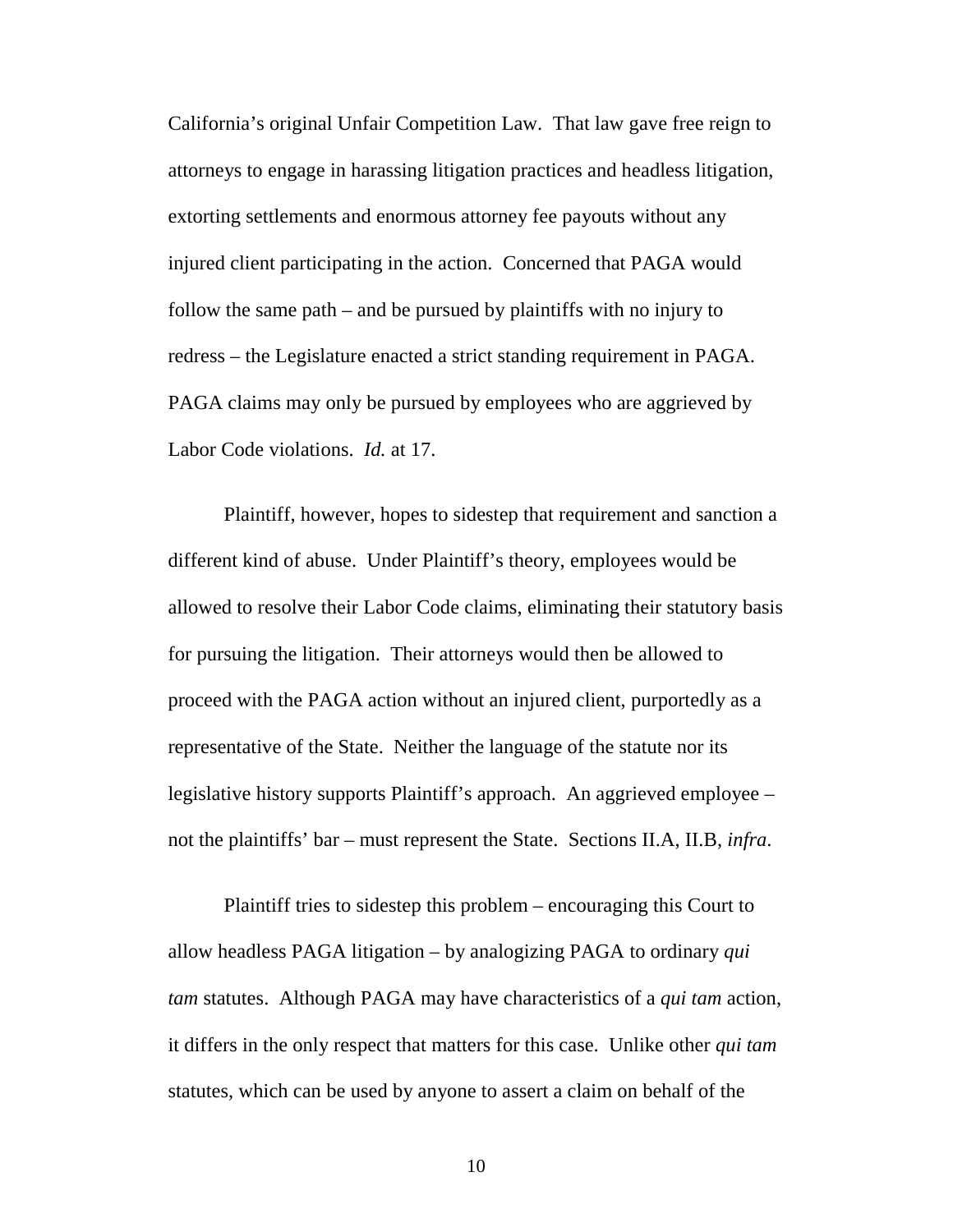government, PAGA claims can be pursued only by injured employees. Plaintiff asks this Court to write the "aggrieved employee" requirement out of the statute, although the Legislature adopted it specifically to prevent abuse by the plaintiffs' bar. His argument finds no support in California law and should be flatly rejected. Section II.C, *infra*.

As this Court made clear in *Arias v. Superior Court* (2009) 46 Cal.4th 969, 980, PAGA was adopted to "achieve maximum compliance with state labor laws." But PAGA also has the potential, if misused, to skew employment dispute resolution in a way the Legislature could not have intended. Employers should be encouraged to attempt to fully resolve disputes with employees by offering an enhanced amount of damages in exchange for a release of the employee's right to pursue any claims, including penalties that may be available under PAGA. If such a release were unenforceable, however, those settlements would not occur.

Any decision by this Court removing the employer's ability to resolve an individual suit – where a lone employee claims to have been wronged and nobody else comes forward to join in that claim – while preserving any rights held by the State, would create upside-down incentives for employers. Beyond that, accepting Plaintiff's arguments would undermine the Legislature's goal, creating risk for employers who act promptly to fully resolve any alleged violations that may have occurred,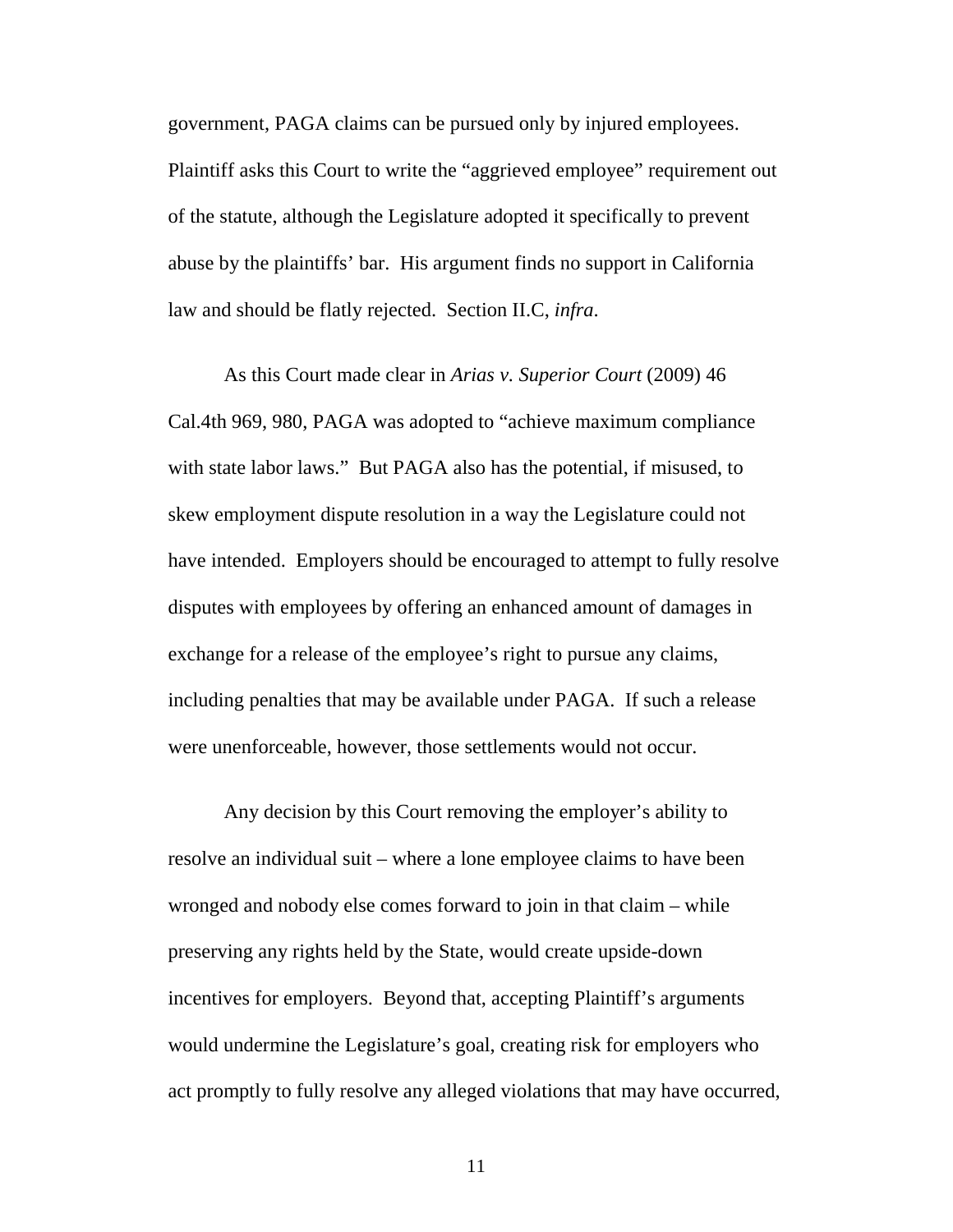by denying them the ability to manage that risk through pre-litigation settlement. This Court should reject Plaintiff's claims, and thereby ensure that PAGA works as the Legislature intended it, by limiting standing to those employees who are *and remain* aggrieved by the employer's alleged wrong. Section III, *infra*.

#### **II.**

### **THE LEGISLATURE'S STANDING REQUIREMENT IS SUPPOSED TO PREVENT ATTORNEYS FROM PURSUING LITIGATION WITHOUT AN INJURED CLIENT**

### **A. Nothing in PAGA Alters the Well-Established Rule that Standing Must Exist at all Times During the Litigation.**

Standing is an essential prerequisite in any case and no less so in a representative suit. A.B.  $15{\text -}16$ <sup>2</sup> A representative plaintiff must have standing to proceed on her own claims if she purports to represent a class or other allegedly-aggrieved individuals. *General Tel. Co. of Southwest v. Falcon* (1982) 457 U.S. 147, 156; *Californians for Disability Rights v. Mervyn's, LLC* (2006) 39 Cal.4th 223, 233. A named plaintiff may not establish standing by borrowing it from absent class members. *Lierboe v. State Farm Mut. Auto. Ins. Co.* (9th Cir. 2003) 350 F.3d 1018, 1022. Named plaintiffs "must allege and show that they personally have been

<sup>2</sup> As the Court explained in *Iskanian v. CLS Transp. Los Angeles, LLC* (2014) 59 Cal.4th 348, 378, PAGA claims are representative actions.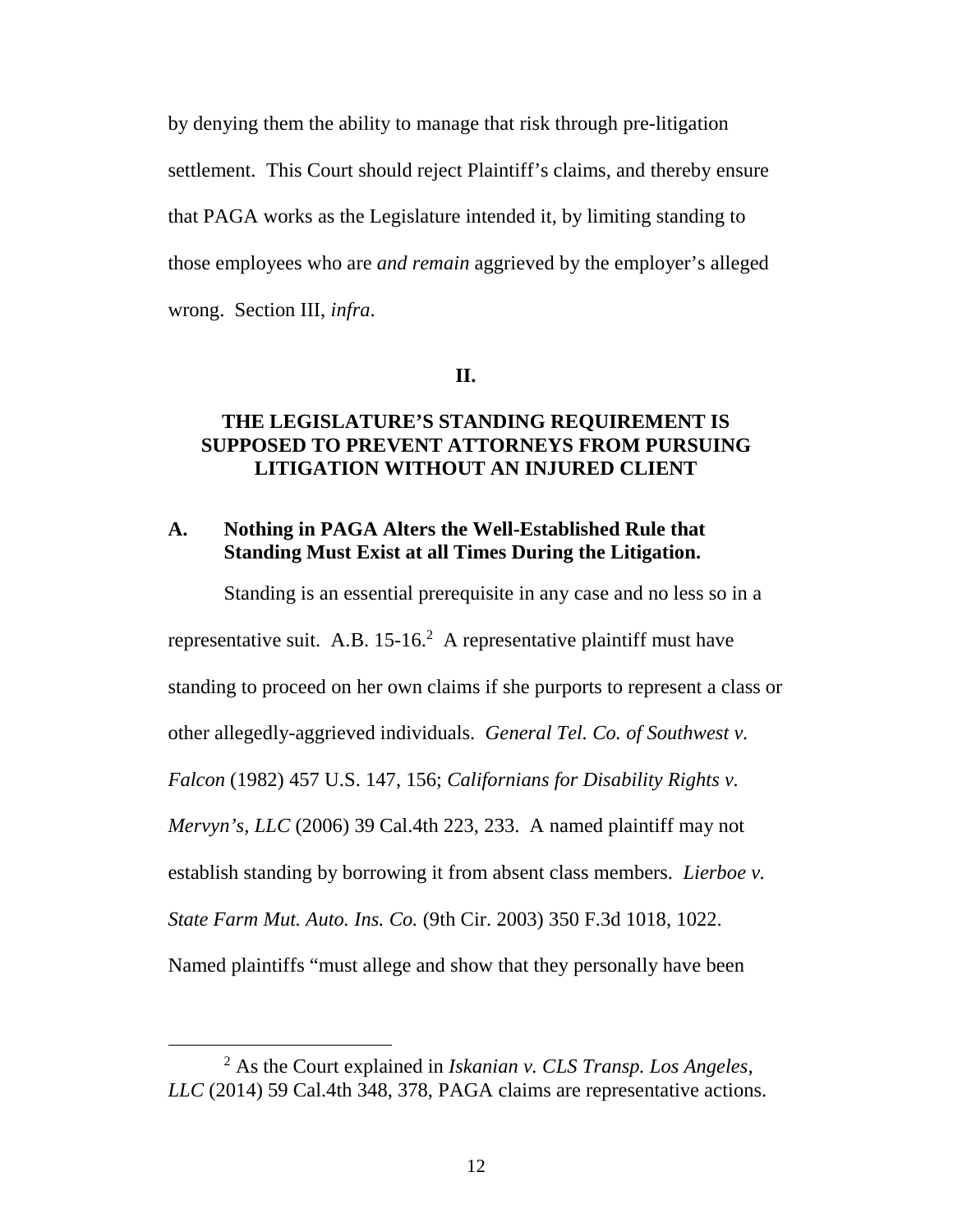injured, not that injury has been suffered by ... members of the class ... they purport to represent." *Simon v. Eastern Ky. Welfare Rights Org.* (1976) 426 U.S. 26, 40, n.20 (quoting *Warth v. Seldin* (1975) 422 U.S. 490, 502).

This principle – embedded in federal and state jurisprudence – derives from the "fundamental" principle "that an action must be prosecuted by one who has a beneficial interest in the outcome." *Municipal Court v. Superior Court (Gonzalez)* (1993) 5 Cal.4th 1126, 1129; *see* Cal. Code Civ. Proc. § 367 ("every action must be prosecuted in the name of the real party in interest, except as otherwise provided by statute"). Thus, it long has been the law that where the plaintiff's beneficial interest in the dispute disappears while the case is pending, that plaintiff generally loses his or her right to pursue the case, and another plaintiff must be substituted into the case. *E.g.*, *Mervyn's*, 39 Cal.4th at 233.

California courts consistently have applied this rule to actions brought under California's Unfair Competition Law, Business & Professions Code § 17200, *et seq.*, making clear that a plaintiff who loses standing may no longer pursue the action. A.B. 22 & n.5; *see also*, *e.g.*, *Branick v. Downey Savings & Loan Ass'n* (2006) 39 Cal.4th 235, 242-243 (plaintiff who lost standing to pursue Section 17200 claim during pendency of lawsuit should have been replaced by plaintiff with standing); *cf. Torres v. City of Yorba Linda* (1993) 13 Cal.App.4th 1035, 1046 ("California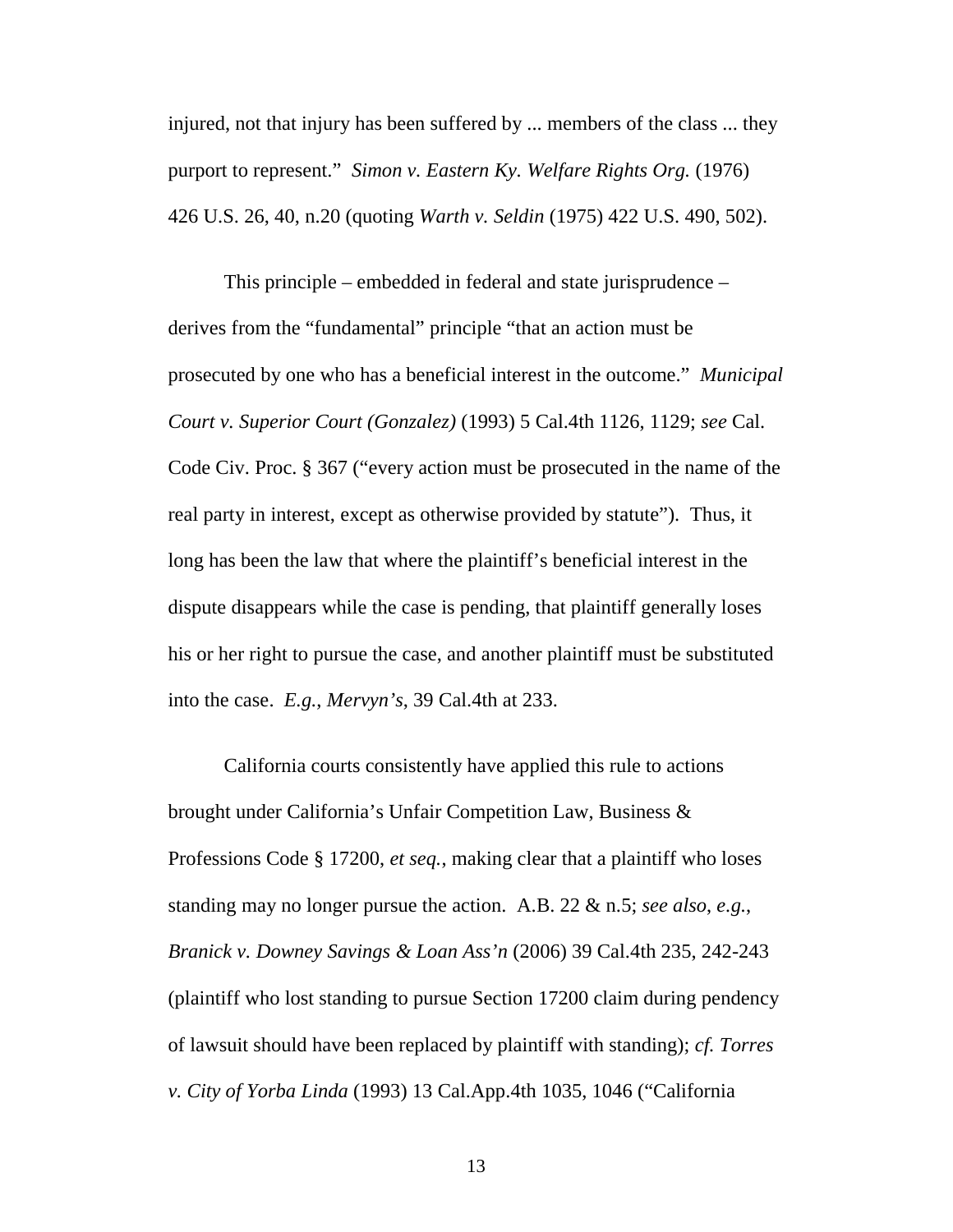decisions, like the federal courts, generally require a plaintiff to have a personal interest in the litigation's outcome").

The Legislature expressly incorporated this requirement into PAGA by mandating that the plaintiff in a PAGA action be an "aggrieved employee." Lab. Code § 2699(a); *see* Defendant's RJN Exs. B at 15, C at 20, F at 39. As the court recently held in *Donohue v. AMN Srvcs., LLC* (2018) 29 Cal.App.5th 1068, there can be no dispute that PAGA claims are derivative of underlying Labor Code claims. *Id.* at 1100. By including this predicate requirement, the Legislature made clear that only those affected by a Labor Code violation would be permitted to sue on behalf of themselves and others so affected. *Id.* at 1100-03. As this Court has explained:

[PAGA] does not create property rights or any other substantive rights. Nor does it impose any legal obligations. It is simply a procedural statute allowing *an aggrieved employee* to recover civil penalties – for Labor Code violations – that otherwise would be sought by state labor law enforcement agencies. … [U]nder [PAGA] an aggrieved employee cannot assign a claim for statutory penalties because the employee does not own an assignable interest.

*Amalgamated Transit Union Local 1756, AFL-CIO v. Superior Court*

(2009) 46 Cal.4th 993, 1003 (citations omitted; emphasis added). Thus, the necessary predicate for every PAGA claim – that plaintiff be "aggrieved" – is a statutory element of the plaintiff's burden to pursue a PAGA claim.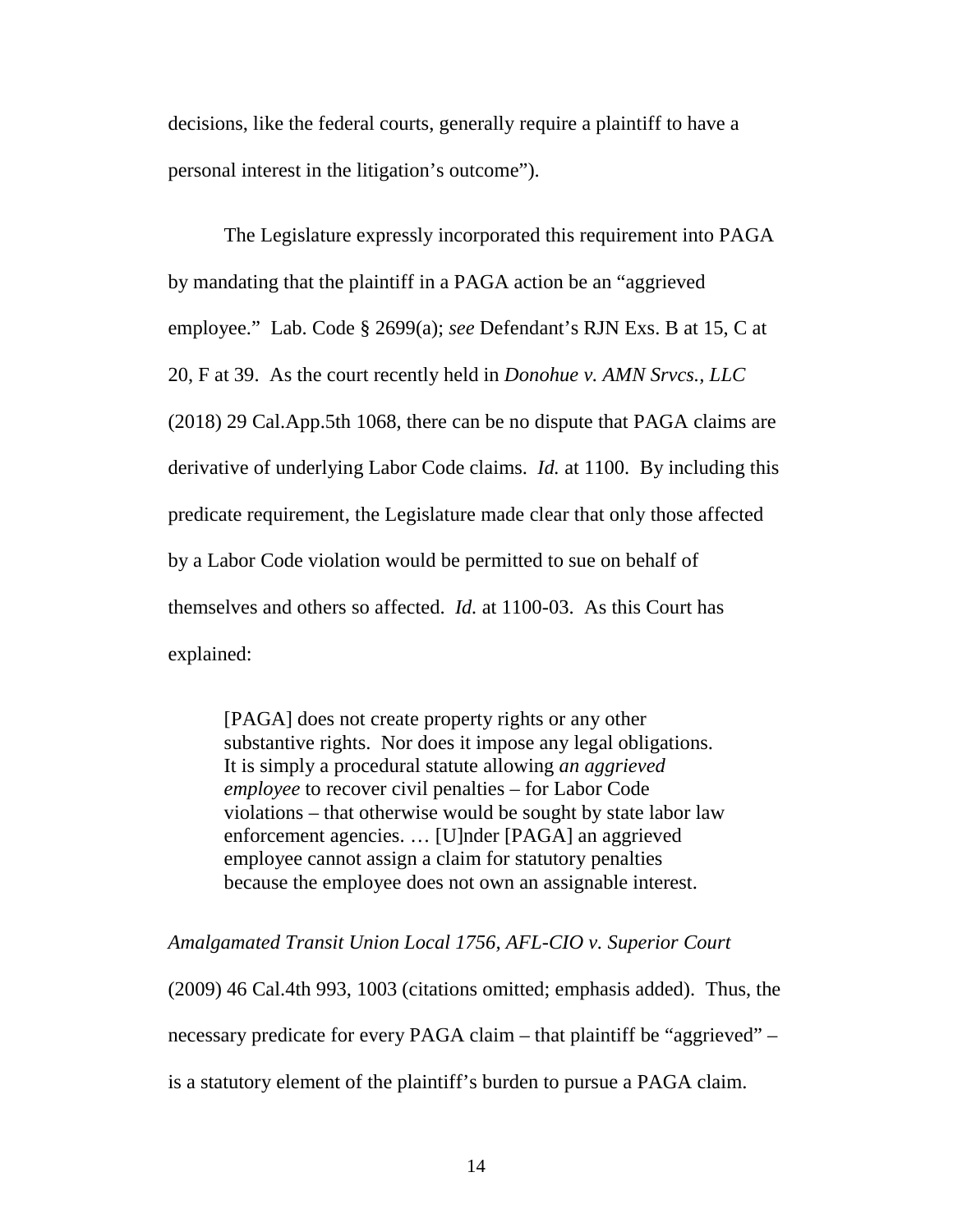Lab. Code § 2699(a). If this element disappears, under the plain language of the statute and the cases interpreting it, the employee no longer has a right to pursue statutory penalties on behalf of the State. A.B. 21-24.

This requirement also is reflected in the Legislature's decision to allow a PAGA suit "by an aggrieved employee on behalf of himself or herself *and* other current or former employees …." Lab. Code § 2699(a) (emphasis added). The court drew this critical distinction in *Reyes v. Macy's Inc.* (2011) 202 Cal.App.4th 1119, where it appropriately focused on the language of the statute to hold that an aggrieved employee may not bring an individual PAGA case. *Id.* at 1123-24. As the court explained:

A plaintiff asserting a PAGA claim may not bring the claim simply on his or her own behalf but must bring it as a representative action and include other current or former employees. … [T]he PAGA statute does not enable a single aggrieved employee to litigate his or her claims, but requires an aggrieved employee on behalf of herself or himself and other current or former employees to enforce violations of the Labor Code by their employers.

*Id.* (citations, internal quotes omitted). The court's reasoning fully applies here. Plaintiff is no longer aggrieved. He has been fully compensated, yet he insists that he can pursue a PAGA claim on behalf of other employees, alone. He is wrong. The Legislature's use of the conjunctive "and" requires that his claim be rejected.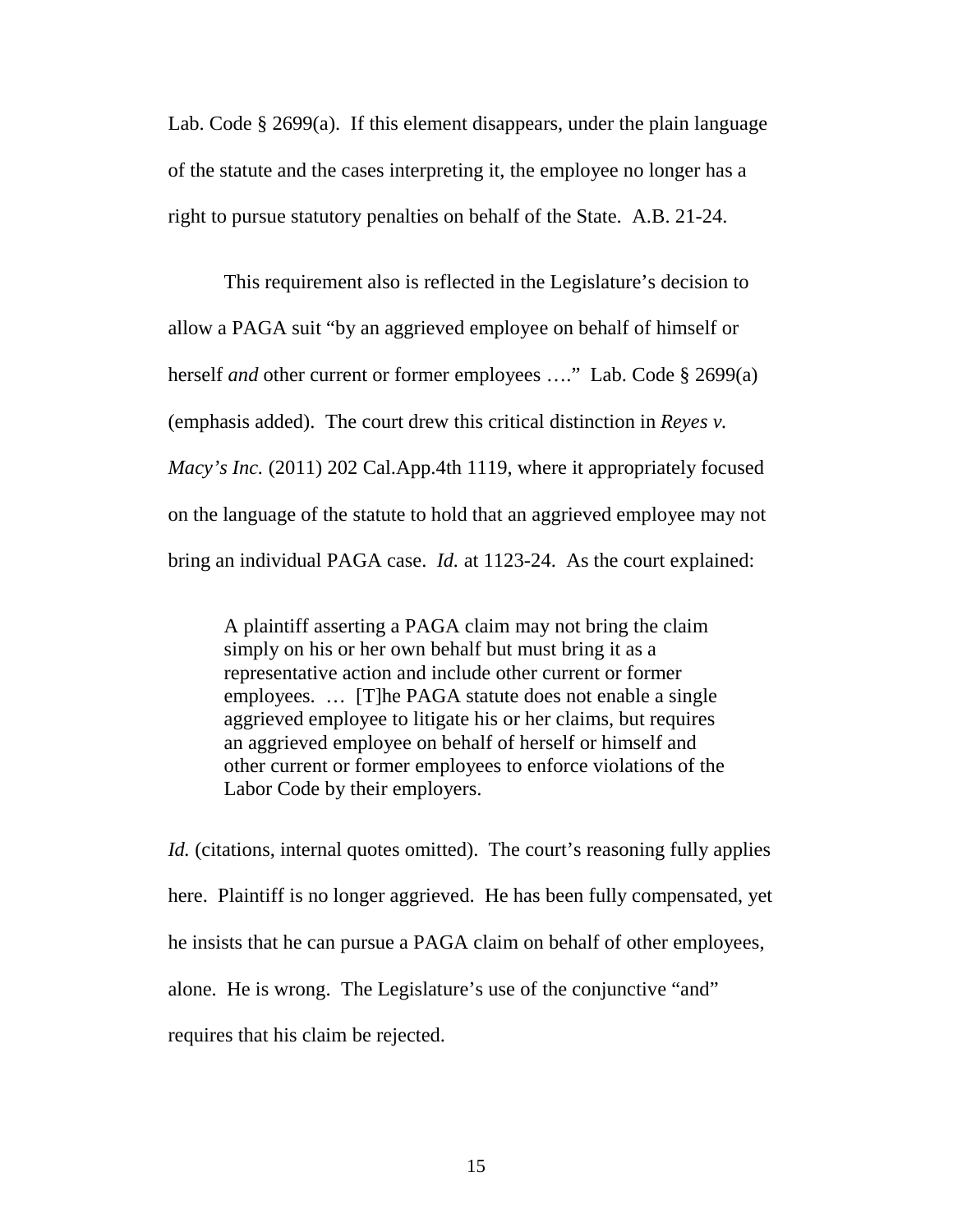Plaintiff's interpretation of PAGA would erode PAGA's injury requirement and rewrite bedrock principles of standing. But to change the "default" standing principles under California law, the Legislature must do so expressly. *Blumhorst v. Jewish Family Services of Los Angeles* (2005) 126 Cal.App.4th 993, 1002. In *Blumhorst,* the plaintiff's claims failed because the court concluded that "[t]here is nothing in the plain language of [Government Code] sections 11135 and 11139, as amended, or in the legislative history, to warrant deviation from the rule that standing requires a plaintiff to allege that he or she was personally damaged." *Id.*

So too here. PAGA's statutory language and its legislative history demonstrate that the Legislature chose to include a typical standing requirement in PAGA, which, as discussed above, requires standing at each stage of the litigation. *See also* A.B. 21-24. This *ongoing interest in the dispute* is vital because, as this Court held in *Arias*, 46 Cal.4th at 986-987, a judgment on a PAGA claim is binding as to everyone implicated – the State and other employees, although the latter will have received no notice that their rights are being resolved – increasing the importance of ensuring that plaintiff's counsel truly is acting in the best interests of the State and the employees whose rights may be implicated.

The Legislature's decision to *not* alter the "default" standing principles for PAGA claims, combined with its decision to expressly permit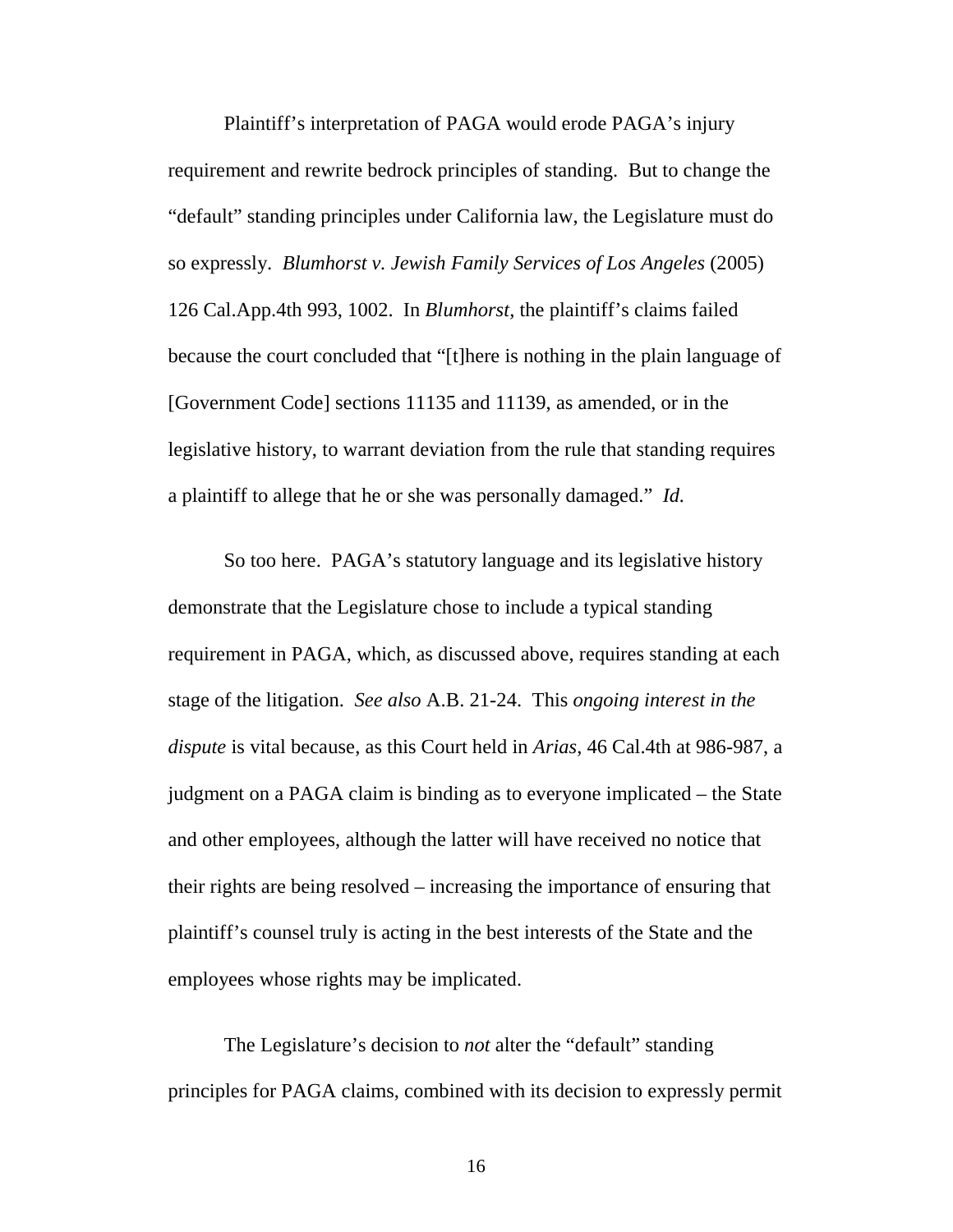only aggrieved employees to pursue PAGA litigation, demonstrate that the Legislature did not expect or intend a PAGA representative's claim to survive settlement of his or her individual claim. Thus, because Plaintiff chose to settle and dismiss his claims, he gave up the right to pursue PAGA claims. Because Plaintiff's counsel no longer has an aggrieved client, any standing that once existed to pursue a PAGA claim no longer exists.

### **B. The Legislature Learned Its Lesson with the Abuses of Business & Professions Code § 17200.**

Although Amici believe that the language of the statute clearly supports Defendant's arguments, to the extent any doubt exists, the history surrounding the Legislature's decision to incorporate a standing requirement bolsters Defendant's claims. On November 2, 2004, California voters approved Proposition 64 by an overwhelming margin – 59% in favor, and 41% opposed. *See* Amici Request for Judicial Notice (Amici RJN) Ex. A at 9.<sup>3</sup> Proposition 64 significantly amended the Unfair Competition Law in a number of respects – most importantly, by restricting standing to pursue claims to those with an injury.

Before Proposition 64, Business & Professions Code § 17204 allowed any person to bring an action under the UCL, without regard to

<sup>&</sup>lt;sup>3</sup> Vote Summary, "State Ballot Measures," available at https://elections.cdn.sos.ca.gov/sov/2004 general/formatted\_ballot\_measures\_detail.pdf [Page 9 of PDF].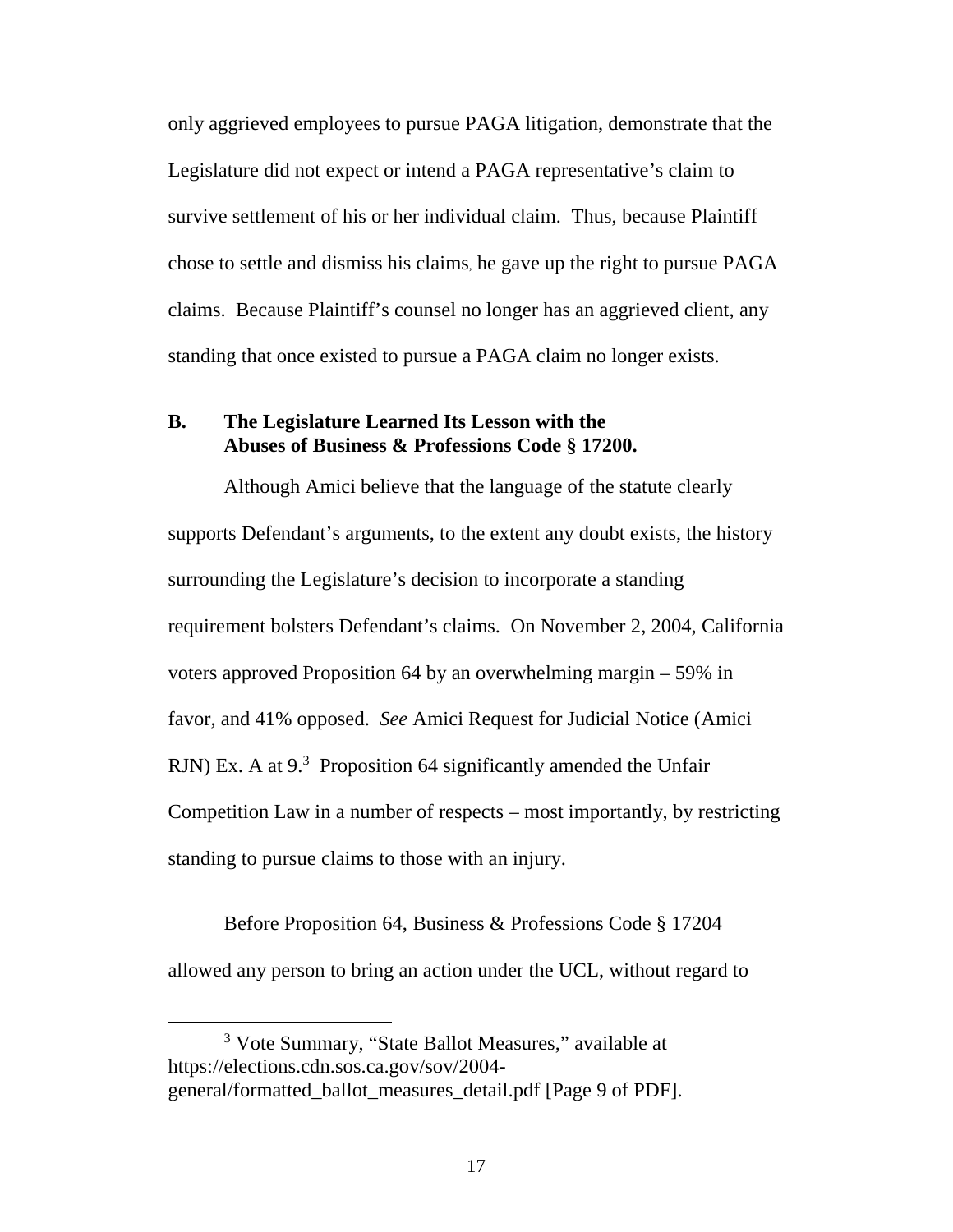whether that person had been injured by the defendant's alleged acts or practices. *See Stop Youth Addiction, Inc. v. Lucky Stores, Inc.* (1998) 17

Cal.4th 553, 561. As amended by Proposition 64, Section 17204 now

provides that UCL claims "shall be prosecuted exclusively" by a designated

public official or by a private party "who has suffered injury in fact and has

lost money or property as a result of" the alleged UCL violation. Prop. 64,

§ 3. In addition, Proposition 64 deleted language in Section 17204 that had

previously granted standing to any person "acting for the interests of itself,

its members or the general public." Prop. 64, §§ 3, 5.

The need for Proposition 64 – and its strict standing requirement – was succinctly explained in California's 2004 Voter Information Guide:

# PROTECT SMALL BUSINESSES FROM FRIVOLOUS LAWSUITS—CLOSE THE SHAKEDOWN LOOPHOLE

There's a LOOPHOLE IN CALIFORNIA LAW that allows *private lawyers* to file frivolous lawsuits against small businesses even though they have no client or evidence that anyone was damaged or misled. *Shakedown lawyers* "appoint" themselves to act like the Attorney General and file lawsuits on behalf of the people of the State of California, demanding thousands of dollars from small businesses that can't afford to fight in court.

Here's the little secret these lawyers don't want you to know:

*MOST OF THE TIME, THE LAWYERS OR THEIR FRONT GROUPS KEEP ALL THE MONEY!*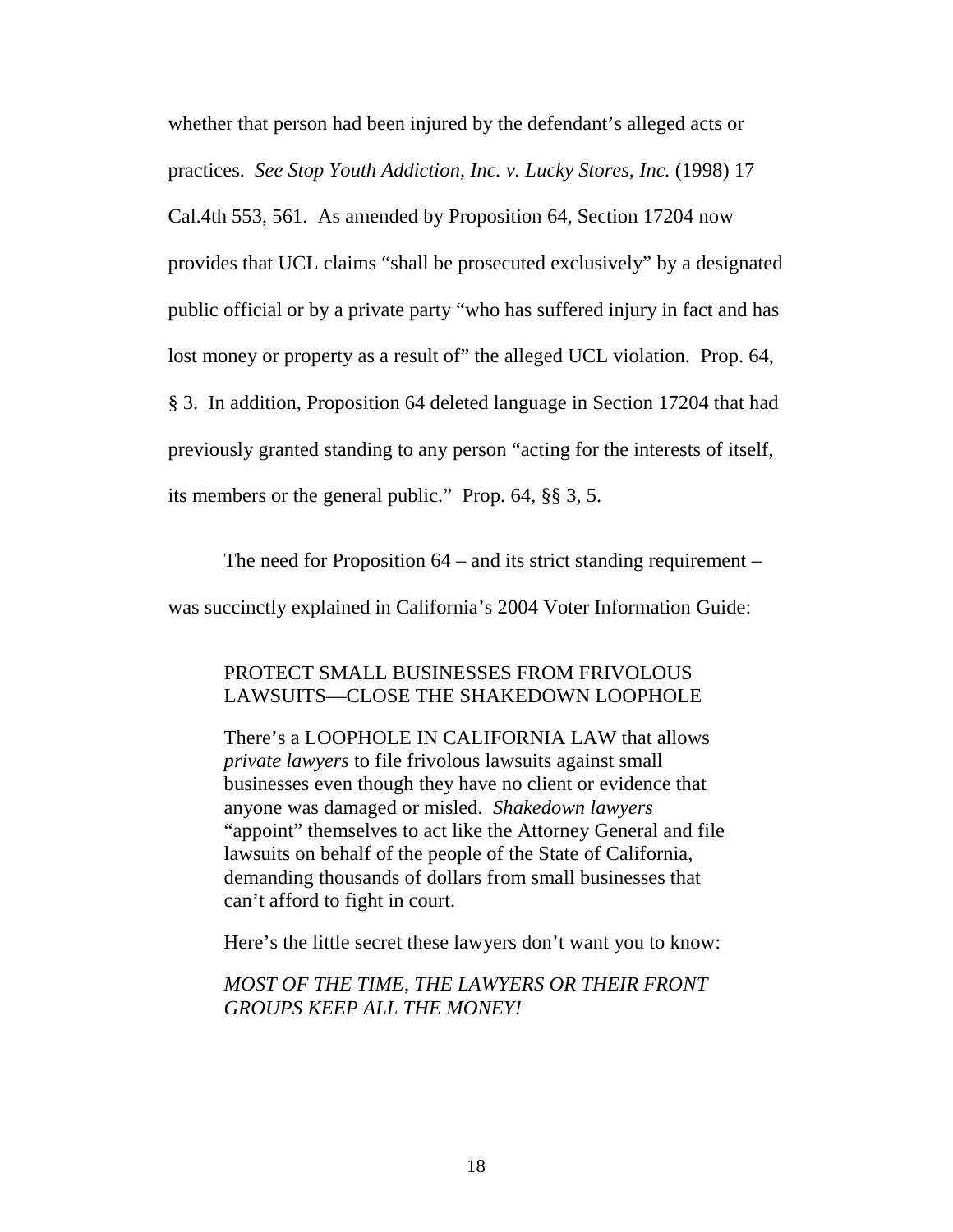*See* Amici RJN Ex. B at 60 (capitalization and italics in original, bold added).<sup>4</sup> As this Court explained in *Mervyn's*, Proposition 64 was intended, in part, to stop attorneys who "[f]ile lawsuits on behalf of the general public *without any accountability to the public and without adequate court supervision*." 39 Cal.4th at 228 (citing Prop. 64, § 1, subd. (b)(1)–(4) (emphasis added).)

The Legislature expressly incorporated the protections from Proposition 64 into PAGA. A.B. 19-21, citing Defendant's RJN Exs. A, B at 7, C at 4, D at 4, F at 5. As PAGA's author, Senator Joseph L. Dunn, explained, "mindful of the recent, well-publicized allegations of private plaintiff abuse of the UCL," the Legislature amended the Bill that would become PAGA to add language clarifying that PAGA "would not permit private actions by persons who suffered no harm from the alleged wrongful act." A.B. 12, citing Defendant's RJN, Ex. C at 4. Thus, as this Court has explained, the as-amended Unfair Competition Law and PAGA impose parallel requirements, with both "requir[ing] a plaintiff to have suffered injury resulting from an unlawful action: under the unfair competition law by unfair acts or practices; under [PAGA], by violations of the Labor Code." *Amalgamated Transit Union*, 46 Cal.4th at 1001. The Legislature's

<sup>&</sup>lt;sup>4</sup> "Argument in Favor of Proposition 64," Official Voter Information Guide, available at https://vig.cdn.sos.ca.gov/2004/general/english.pdf [40].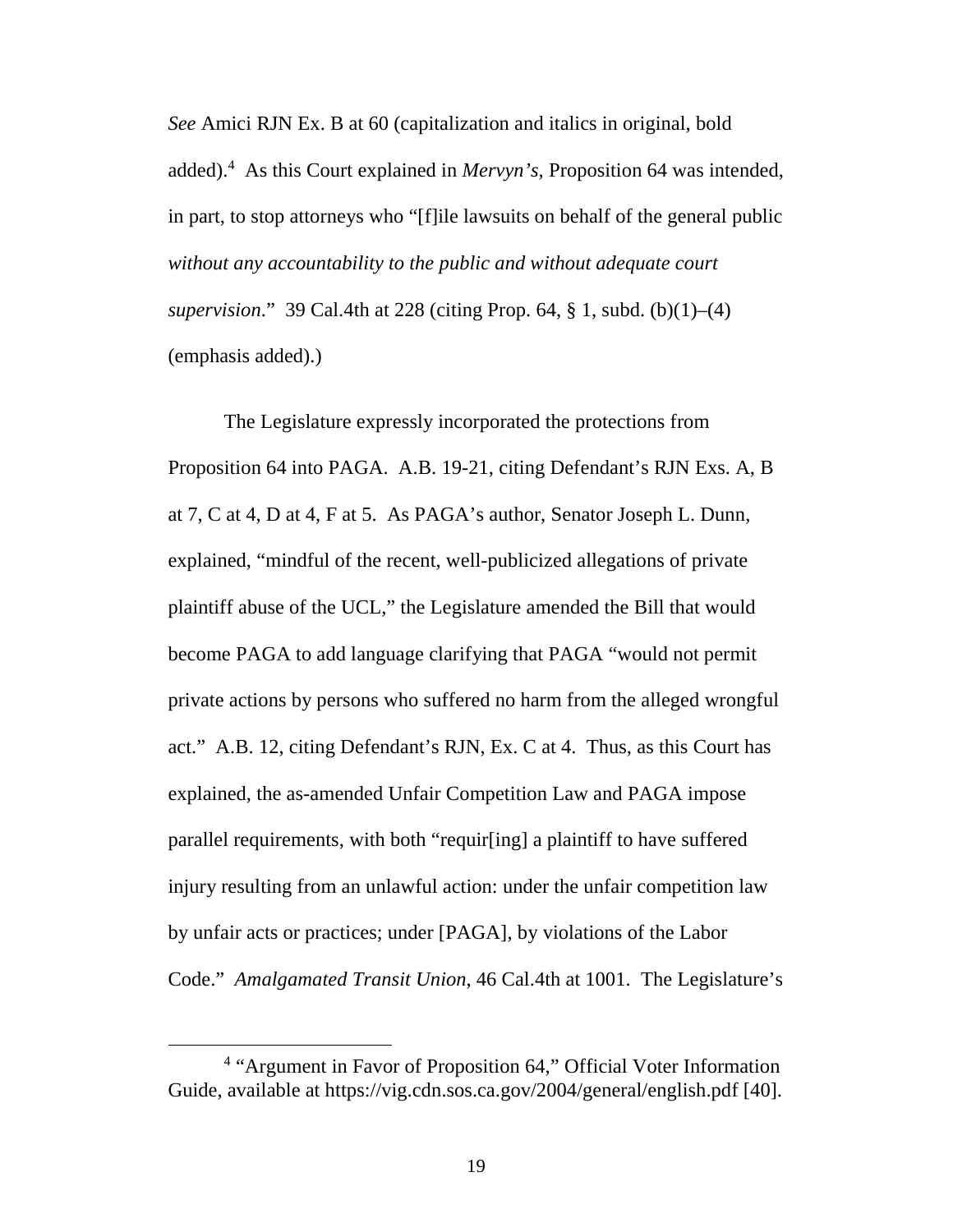goal was to prevent the kind of headless litigation that had caused so much damage to businesses in the Unfair Competition context, because lawyers without clients had no fiduciary obligation to anyone.

Plaintiff's argument would open the door to the exact same kind of abuse Californians rejected when they adopted Proposition 64, and the Legislature expressly rejected when it adopted PAGA. Plaintiffs would be free to completely resolve their own claims, dismiss them, and step aside while their attorneys pursue the PAGA claim – despite the Legislature's clear mandate that PAGA claims can only be brought by aggrieved representatives. Plaintiff's attorneys would be the true representatives and litigation abuse would abound. This Court should reject Plaintiff's attempt to rewrite the statute and eliminate the standing requirement that the Legislature added precisely to prevent such abuse.

### **C. PAGA's Standing Requirement – a Critical Safeguard to Prevent the Pre-Proposition 64 Abuses – Distinguishes this Case from the** *Qui Tam* **Cases Plaintiff Invokes.**

In enacting PAGA, the Legislature expressly heeded the electorate's decision in enacting Proposition 64. As the Answer Brief explains, the legislative history reflects a keen understanding of the harms caused by the original version of Business & Professions Code § 17200. A.B. 19-21. In his Reply Brief, Plaintiff tries to sidestep this clear legislative intent by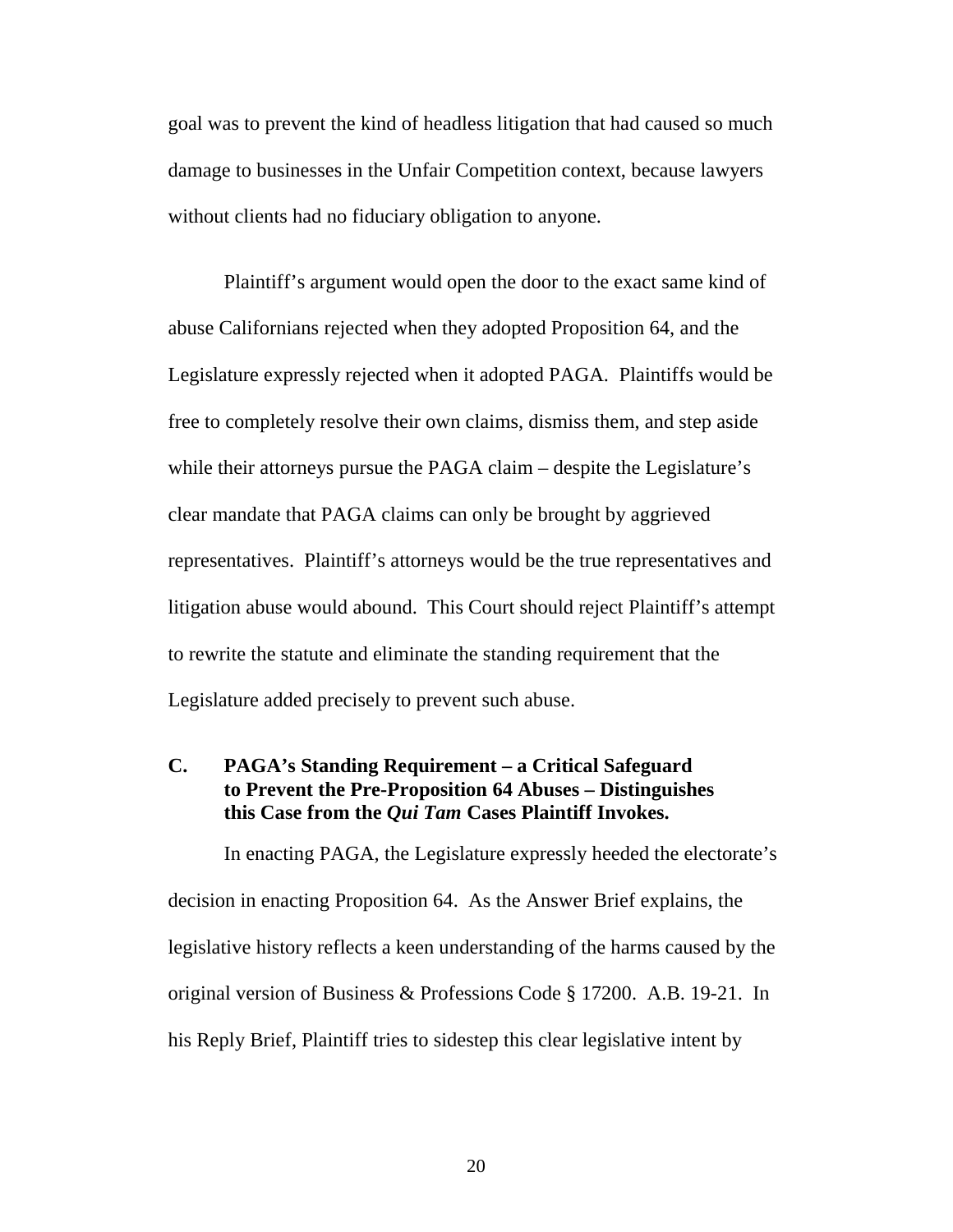claiming that he is actually a *qui tam* relator, and therefore standing is largely irrelevant. Again, he is wrong.

Although PAGA has many characteristics of a *qui tam* action, it is markedly different from a true *qui tam* action in the only respect that matters: standing to sue. PAGA has a strict standing requirement and *qui tam* actions do not. Instead, *qui tam* actions uniformly give the government a much more meaningful role to play in the litigation, which, along with other statutory requirements, helps to prevent abuse and the attorney-driven litigation that prevailed under the original Unfair Competition Law.

As one California court explained, "the *qui tam* action is a type of private attorney general lawsuit; it allows an individual to sue to enforce a public statutory right and to retain a portion of any monies recovered thereby." *In re Marriage of Biddle* (1997) 52 Cal.App.4th 396, 398. There – typical of *qui tam* actions – the statute gave the government complete control over the litigation to the extent it chose, including absolute authority to settle or dismiss and the right to intervene at any time and take over the case. *Id.* at 399; *see also*, *e.g.*, Ins. Code § 1871.7 (adopting similar provisions in *qui tam* action designed to prevent insurance fraud).

Similarly, in *People ex rel. Alzayat v. Hebb* (2017) 18 Cal.App.5th 801, the court held that workers' compensation exclusivity did not bar an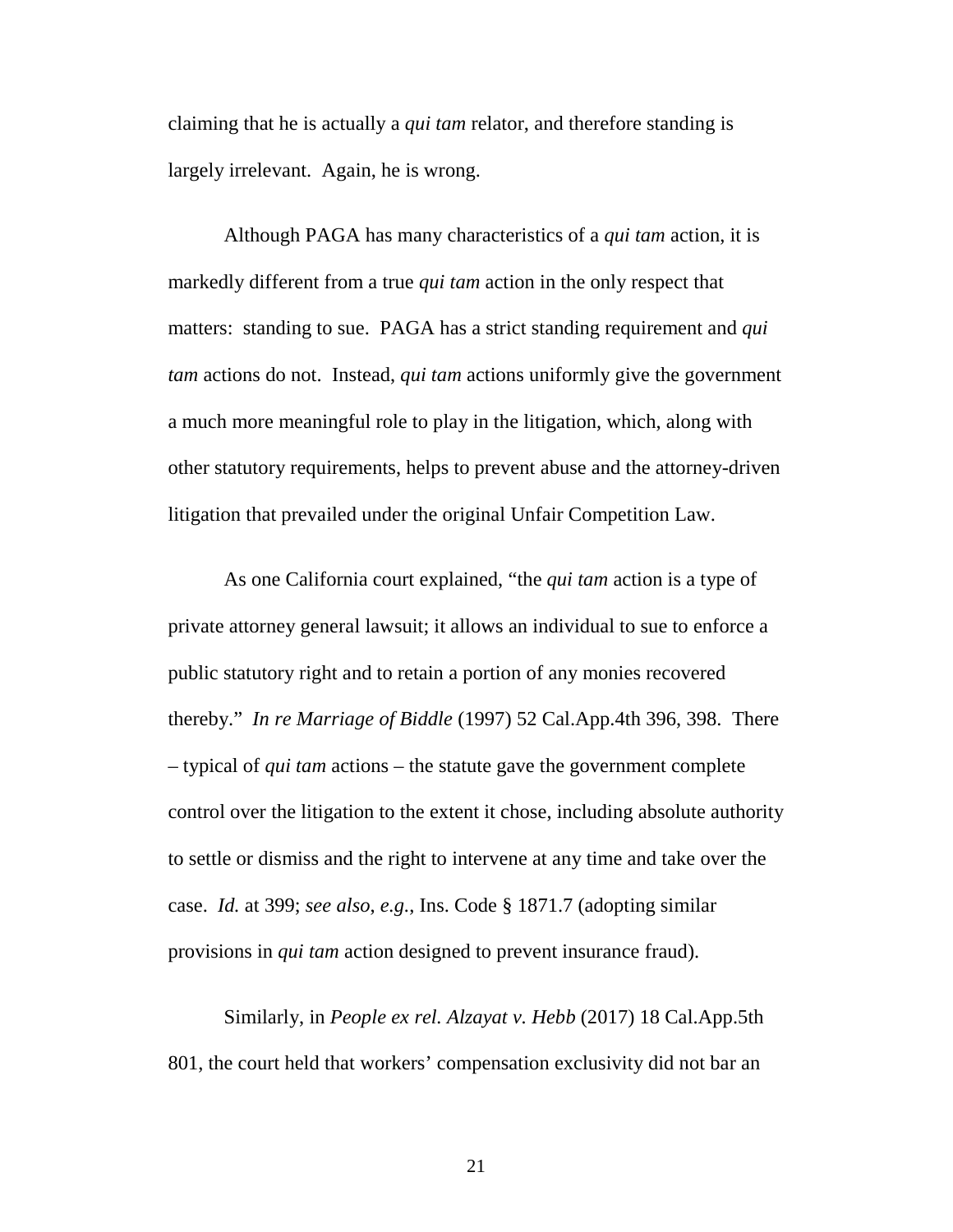action under the Insurance Frauds Prevention Act (IFPA) because the exclusivity rule "only limits liability 'against an employer for any injury sustained *by his or her employees* arising out of and in the course of the employment ...." *Id.* at 830 (citing Lab. Code § 3600(a); emphasis in original). The court explained that because the injury there was "allegedly suffered by the People of the State of California, and was not filed for the purpose of remedying an injury suffered by Alzayat, the exclusivity rule simply does not apply." *Id.*

The court elaborated that "a *qui tam* lawsuit vindicates *an injury to the government, not an injury to the relator*." *Id.* (emphasis added). Thus, "[t]he relator has no personal stake in the damages sought – all of which, by definition, were suffered by the government," and "the Government remains the real party in interest in any such action." *Id.* at 830-31 (citations omitted). Indeed, "[a]s a true *qui tam* provision, Insurance Code section 1871.7 does not mandate that the relator has suffered his or her own injury," but instead allows "any interested persons" to bring a lawsuit alleging insurance fraud. *Id.* at 831. Any attempt to import an individual injury requirement, therefore, made no sense because the statute did not include any such standing requirement. *Id.* 

This Court made clear in *Iskanian* that PAGA does not function as a traditional *qui tam* action. 59 Cal.4th at 387. Instead, injury to the plaintiff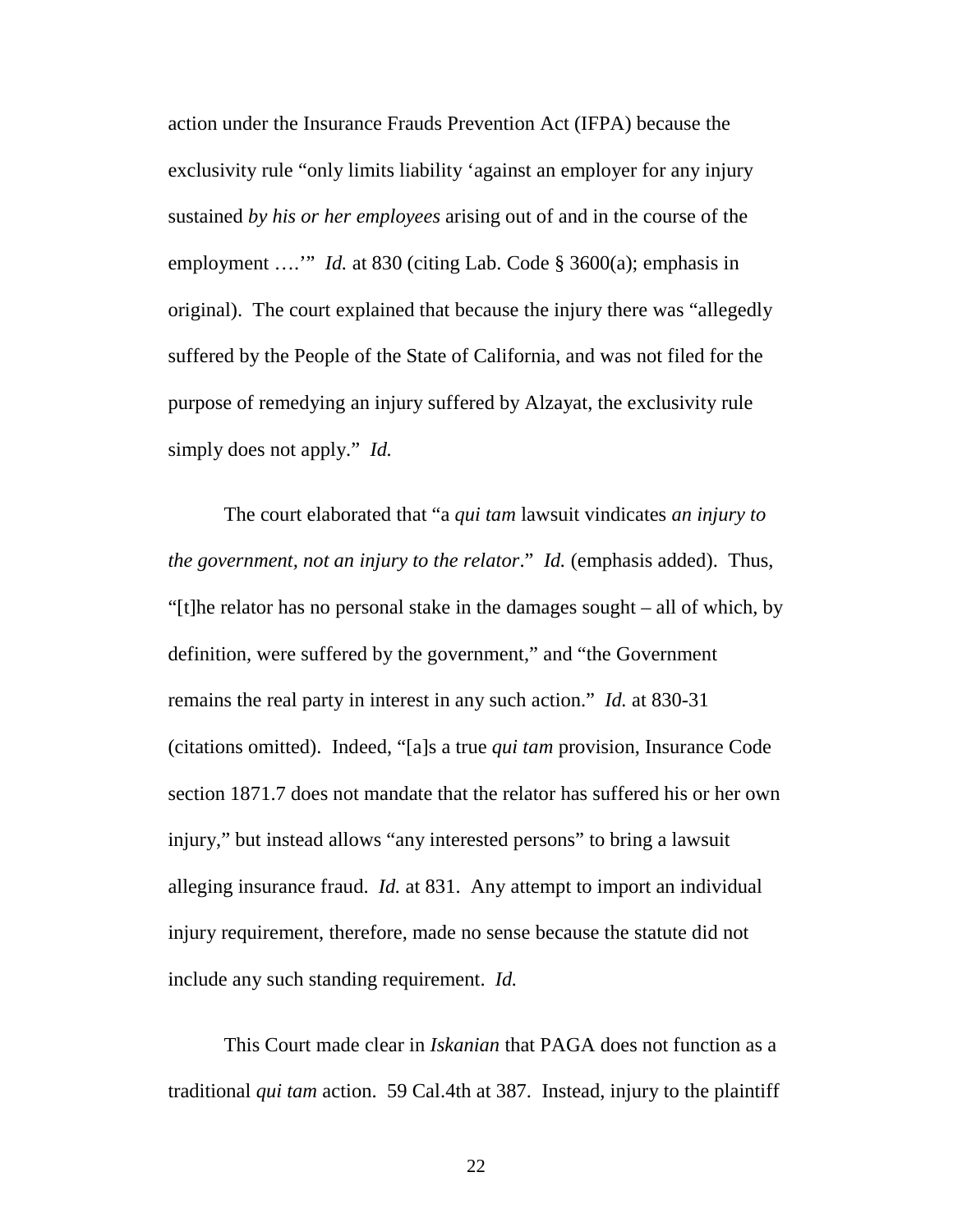is a requirement for every PAGA action. This is because "[i]n crafting the PAGA, the Legislature could have chosen to deputize citizens who were not employees of the defendant employer to prosecute *qui tam* actions. *The Legislature instead chose to limit qui tam plaintiffs to willing employees who had been aggrieved by the employer in order to avoid* '*private plaintiff abuse*.'" *Id.* (emphasis added). Thus, as this Court made clear, under PAGA's plain language, only an "aggrieved employee" may bring an action "on behalf of himself or herself *and* other current or former employees." Lab. Code § 2699(a) (emphasis added).

This requirement that an "aggrieved employee" pursue the claim also drove the Court's decision in *Amalgamated Transit Union*. There, labor unions joined numerous individuals in filing suit alleging meal and rest period violations, seeking PAGA relief, among other things. 46 Cal.4th at 998-1000. Construing PAGA's standing requirement, the Court held that the labor unions that had not suffered actual injury were not "aggrieved employees" under PAGA and could not bring a representative action either as an assignee of aggrieved employees or as an association whose members were aggrieved. *Id.* at 998, 1003-05.

Plaintiff ignores the lesson from this Court's decisions and instead invokes *qui tam* cases such as *Rothschild v. Tyco Int'l (US) Inc.* (2002) 83 Cal.App.4th 488. Reply Brief on the Merits (R.B.) 27. But *Rothschild*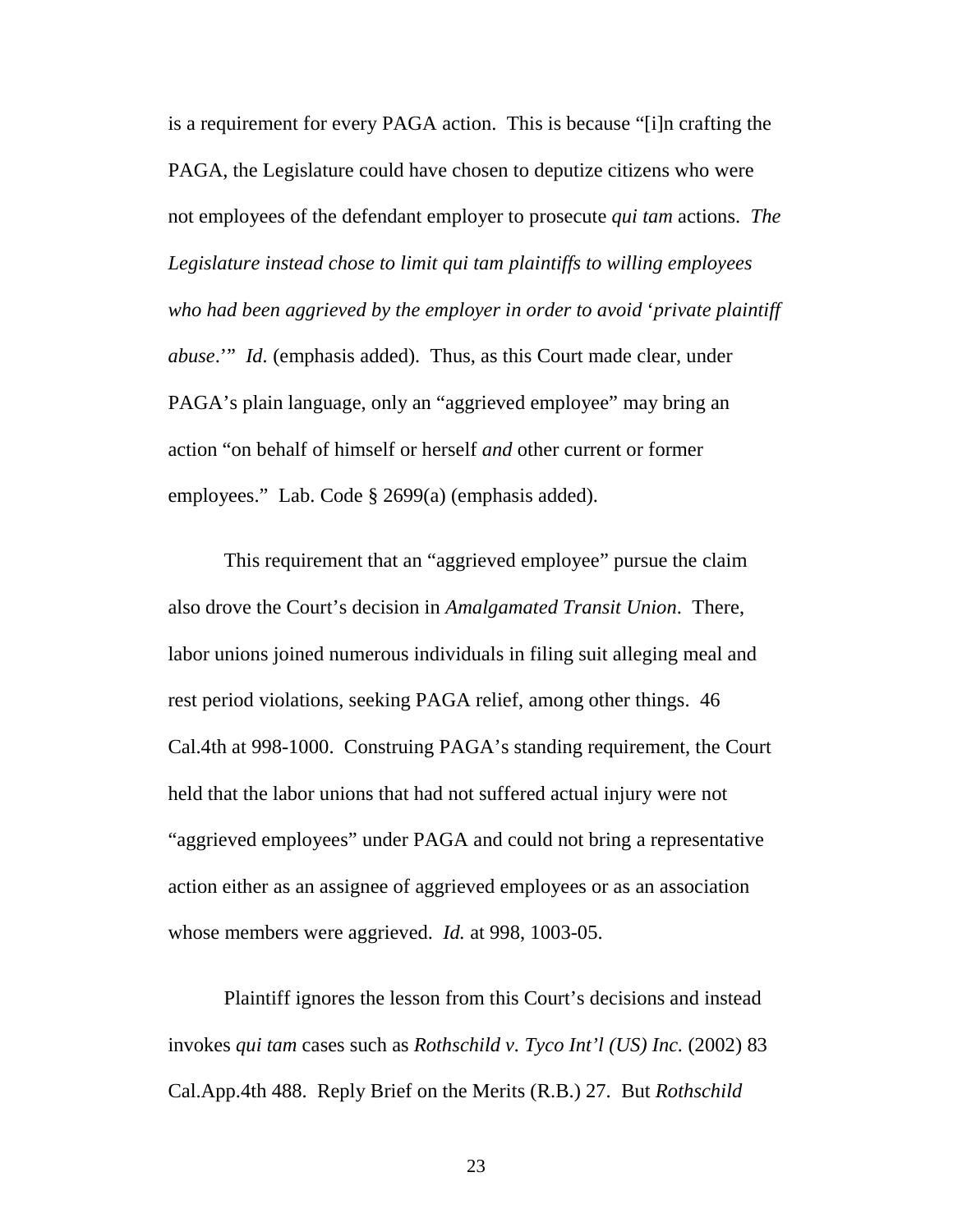does not support Plaintiff's argument. There, the court considered whether a claim brought under California's Unfair Competition Law was barred because an earlier lawsuit had been brought under the California False Claims Act (CFCA) based on the same facts. *Id.* at 491-92. The court evaluated the primary rights involved in both cases, distinguishing the CFCA and the Unfair Competition Law because a CFCA plaintiff "is not asserting a right held by herself or other individuals" – *i.e.*, need not herself be injured – "but is acting on behalf of the government." *Id.* at 499-500. In contrast, the plaintiff in an Unfair Competition action must establish a "separate and distinct injury to herself and other individuals." *Id.* at 500. As a result, the later-filed Unfair Competition action involved a separate right to the individual, and was not barred by the prior CFCA action.

The *qui tam* structure under the CFCA is fundamentally different from PAGA in the only respect that matters here: standing. A PAGA claim exists only so long as an employee has an underlying Labor Code claim. When the employee can no longer assert any injury, his or her right to pursue a PAGA claim also is extinguished. Plaintiff's attempt to sweep these key distinctions under the rug should be flatly rejected.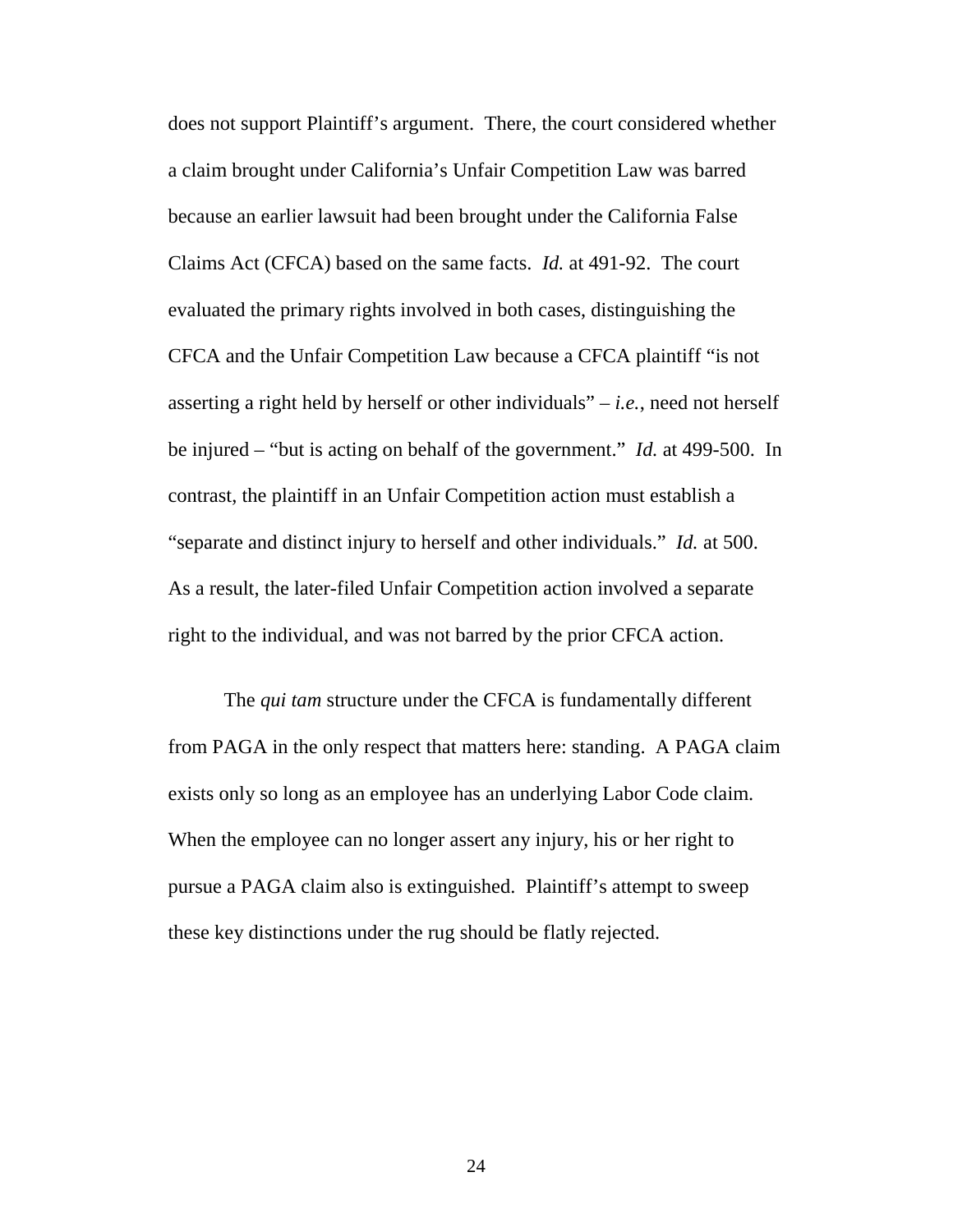#### **III.**

# **PLAINTIFF'S INTERPRETATION OF PAGA WOULD INVITE THE MISCHIEF AND ABUSE THE LEGISLATURE INTENDED TO PREVENT**

The abuses feared by the Legislature already are playing out across the State, causing damage and just as importantly undermining the Legislature's goal of protecting California's employees. One employer recently wrote about the problems created by PAGA in his small business. See Amici RJN Ex. C.<sup>5</sup> As the author explains, despite the Legislature's good intentions, "PAGA lawsuits have made it more difficult for familyowned businesses like mine to be flexible with employees." *Id.* For example, the author explains that he must *require* his employees to take a lunch break early – even if they would rather delay and eat with co-workers with a later start time – on the threat of massive penalties if he abides by an employee's request.

<sup>&</sup>lt;sup>5</sup> Ken Monroe, "Frivolous PAGA lawsuits are making some lawyers rich, but they aren't helping workers or employers," LOS ANGELES TIMES (Dec. 6, 2018), available at https://www.latimes.com/opinion/op-ed/la-oemonroe-paga-small-businesses-20181206-story.html. Amici recognize that the Court cannot take judicial notice of the facts asserted in the Article. However, as the Court recently explained, "formal notice is unnecessary to recognize the basic point being made." *Hassell v. Bird* (2018) 5 Cal.5th 522, 545 n.16. Here too, Amici request judicial notice of this and other articles simply to highlight the breadth of concerns raised by PAGA, the increasing abuse of the statute, and the damage being done to businesses across California.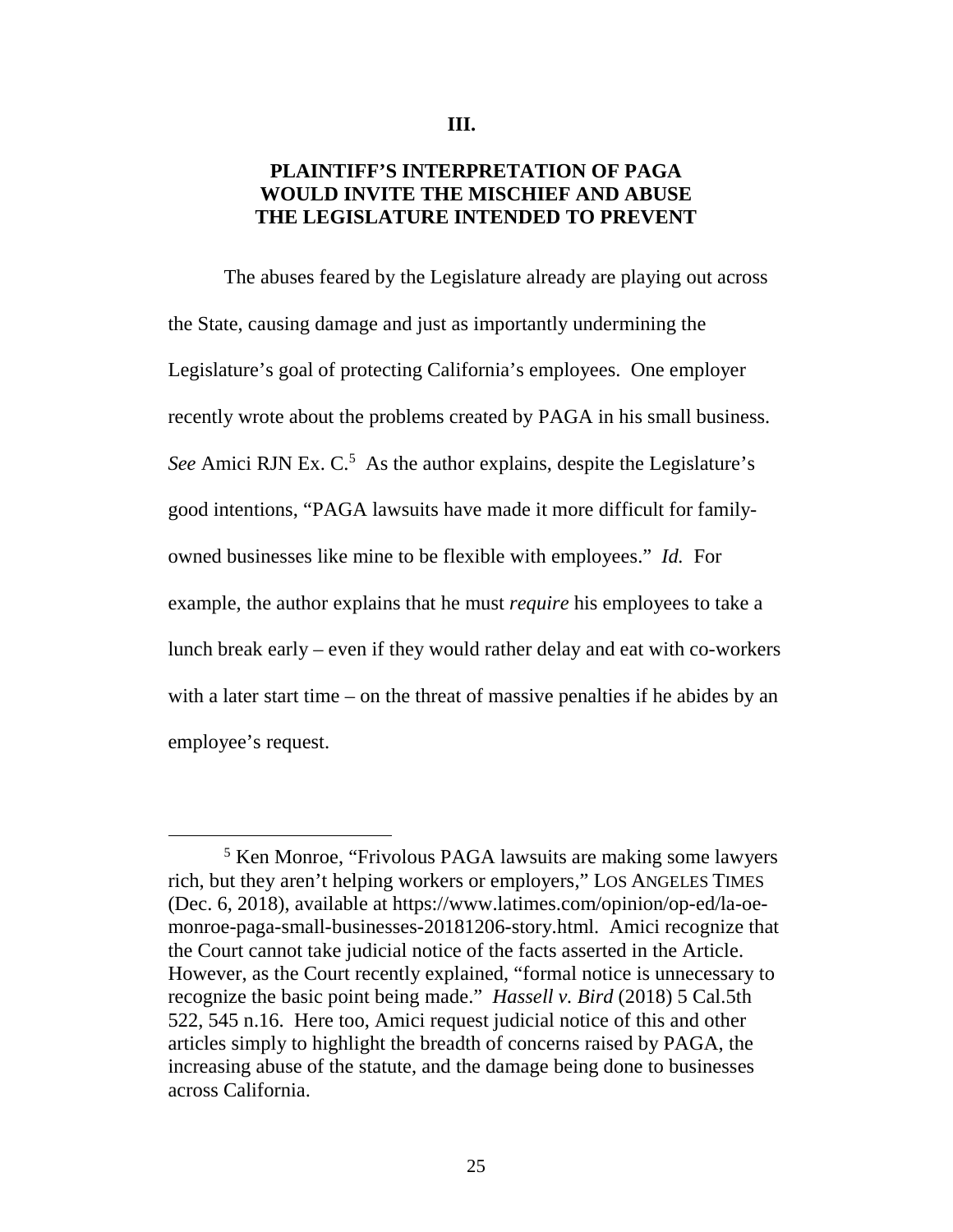The California Legislature has adopted hundreds of statutes imposing obligations and liabilities on California employers. Those statutes, and their interpretation by the courts, change and evolve, increasing the burden on employers as they try to comply with every requirement. Yet, California courts also are expanding PAGA's reach and increasing its already heavy burden. For example, in *Huff v. Securitas Security Services USA, Inc.* (2018) 23 Cal.App.5th 745, the court held that a plaintiff is deputized to pursue *every* alleged Labor Code violation the employer may arguably have committed, so long as the plaintiff is allegedly affected by at least one Labor Code violation. *Id.* at 753-54. In doing so, the court rejected defendant's standing argument while refusing to follow this Court's narrow construction of PAGA standing in *Amalgamated Transit*. *Id.* at 757-58 (citing *Amalgamated Transit*, 46 Cal.4th at 1003).

Amici submit that *Huff* was incorrectly decided. Regardless, *Huff* does not help Plaintiff's argument because the *Huff* court made clear that employees must be "aggrieved" in order to have PAGA standing. 23 Cal.App.5th at 753-54. Here, however, even if Plaintiff was an aggrieved employee at one point, he no longer is. His alleged injury has been fully remedied.

The recent expansion of PAGA in decisions like these will invite further fishing expeditions into every aspect of the employer's relationship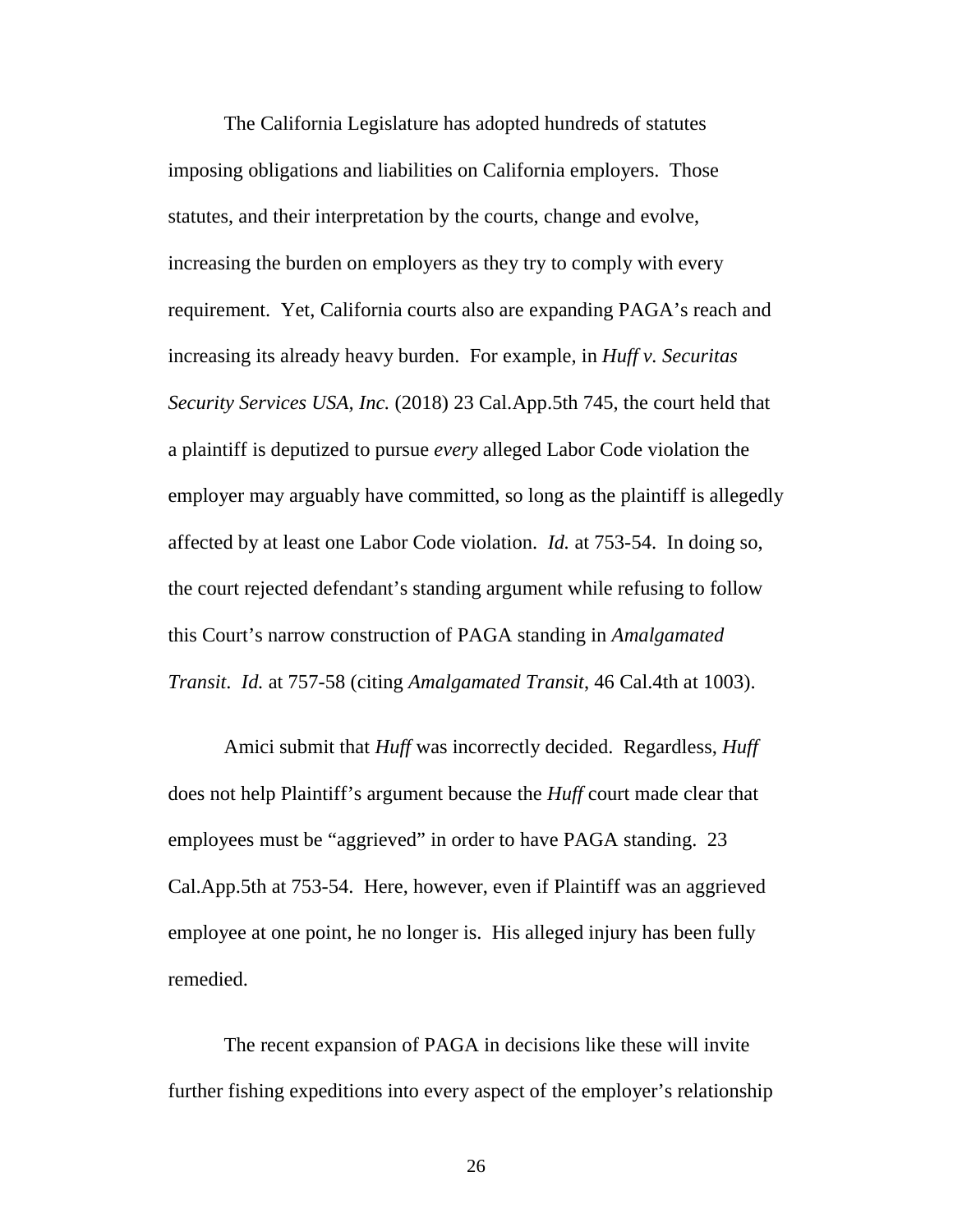with its employees – with the threat of heavy penalties for any deviation from perfection. This unintended burden on California's employers will only be increased if this Court adopts Plaintiff's perpetual standing argument here. This problem is particularly acute in the restaurant industry. In most of the 72,000 restaurants across the State – which, as mentioned above, employ 10% of California's employees, more than 1.7 million people $6$  – the hours vary with demand, and employee shifts are phased to address the ever-changing needs and schedules of customers. Employees who make most of their money from tips often would prefer not to take breaks, particularly during busy periods, and many would ignore the mandated meal and rest breaks if allowed, or work an extra few minutes to earn as much as possible. Although *Brinker v. Superior Court* (2012) 53 Cal.4th 1004, 1040, makes clear that once duty-free meal and rest periods are provided, an employer has no duty to "police meal breaks," the same employee decisions can later give rise to a threatened PAGA action.

If Plaintiff's theory of the case prevails, a single aggrieved employee pursuing a scattershot of claims against the employer could settle her individual claims in full while her attorney retains the right to continue to

<sup>6</sup> *See* Amici RJN Ex. C (California, Restaurant Industry at a Glance, "National Restaurant Association" (2018) available at https://restaurant.org/Downloads/PDFs/State-Statistics/California.pdf).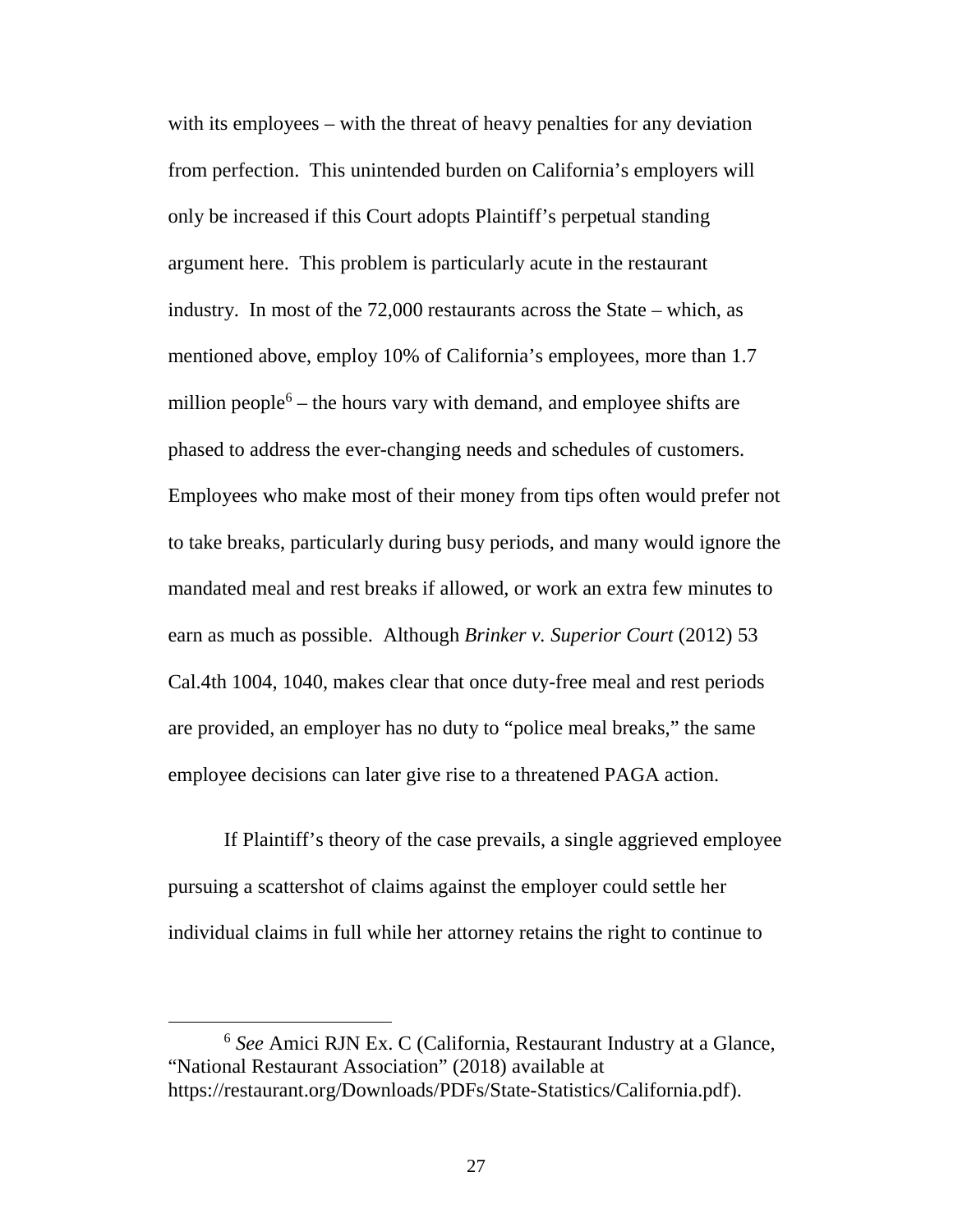pursue PAGA penalties (and the fees that come along with them), without any injured client. In pursuing these penalties, there are few checks on the Plaintiff's attorney. Under PAGA, the trial court does little more than decide whether to approve a settlement. Even the California Labor Workplace & Development Agency (LWDA) is relegated to nothing more than observer status when a private plaintiff settles a PAGA claim. *See* Labor Code § 2699(1)(2) ("The proposed settlement shall be submitted to the agency at the same time that it is submitted to the court"). If the LWDA declines to take any action on the case, then the plaintiff's counsel alone is managing the litigation, purportedly on behalf of the government but with only one real incentive: maximizing their own attorneys' fees. The likelihood of that outcome is particularly acute in a case like this, where Plaintiff voluntarily accepted \$20,000 to fully resolve his claims (based on two months' work), and his counsel was fully compensated for fees incurred through the point of that voluntary settlement. A.A. 87.

The unintended consequences of a decision for Plaintiff in this case will amplify all of these problems. Under Plaintiff's theory, PAGA claims could never be resolved without litigation, limiting the employer's incentive to offer a severance or voluntarily remedy even disputes about alleged Labor Code violations.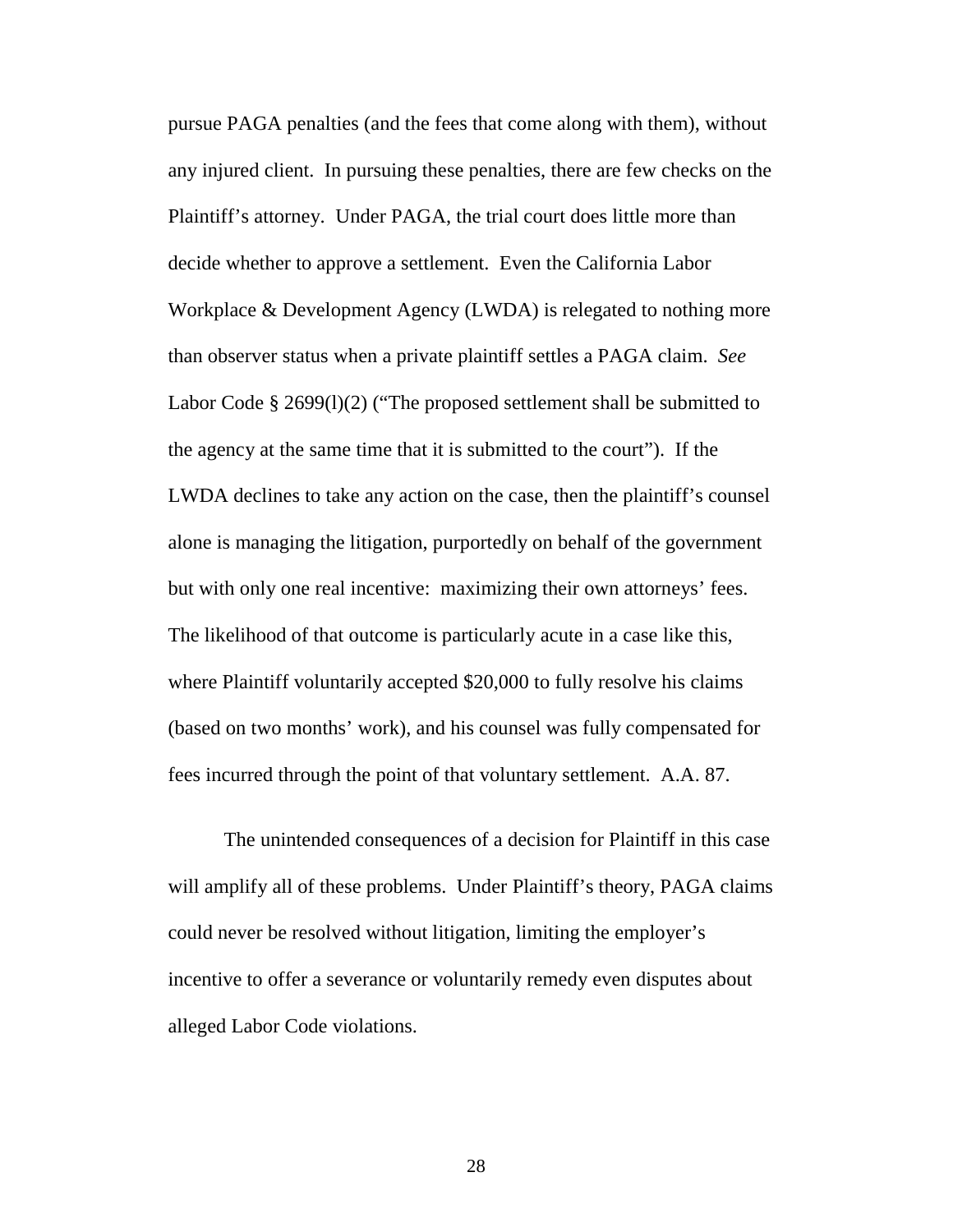Take, for example, an employer who discovers that during a single pay period, a clerical error resulted in failure to include all time worked or alleged off-the-clock work of which the employer previously had no knowledge. A responsible employer, upon learning of the issue, may seek to correct it by promptly paying the full amount allegedly owed plus any interest to the employees and even offering to pay an additional amount to the employees in exchange for a release of contested claims. Encouraging this good-faith action would help to avoid needless litigation and advance California's public policy of resolving disputes without litigation.

But if this Court accepts Plaintiff's perpetual standing theory, employers would have less incentive to do what the law and public policy should encourage them to do, and pursue a mutually-agreeable settlement that eliminates the possibility of future litigation. Indeed, employers would face the perverse incentive to avoid any discussion of such issues, much less address them by resolving disputed claims. This is flatly contrary to PAGA's key goal of "achiev[ing] maximum compliance with state labor laws." *Arias*, 46 Cal.4th at 980. Under Plaintiff's theory, even employees who have been fully compensated and voluntarily resolved their claims – including an amount intended to address potential PAGA penalties – would have perpetual standing to pursue a PAGA representative action.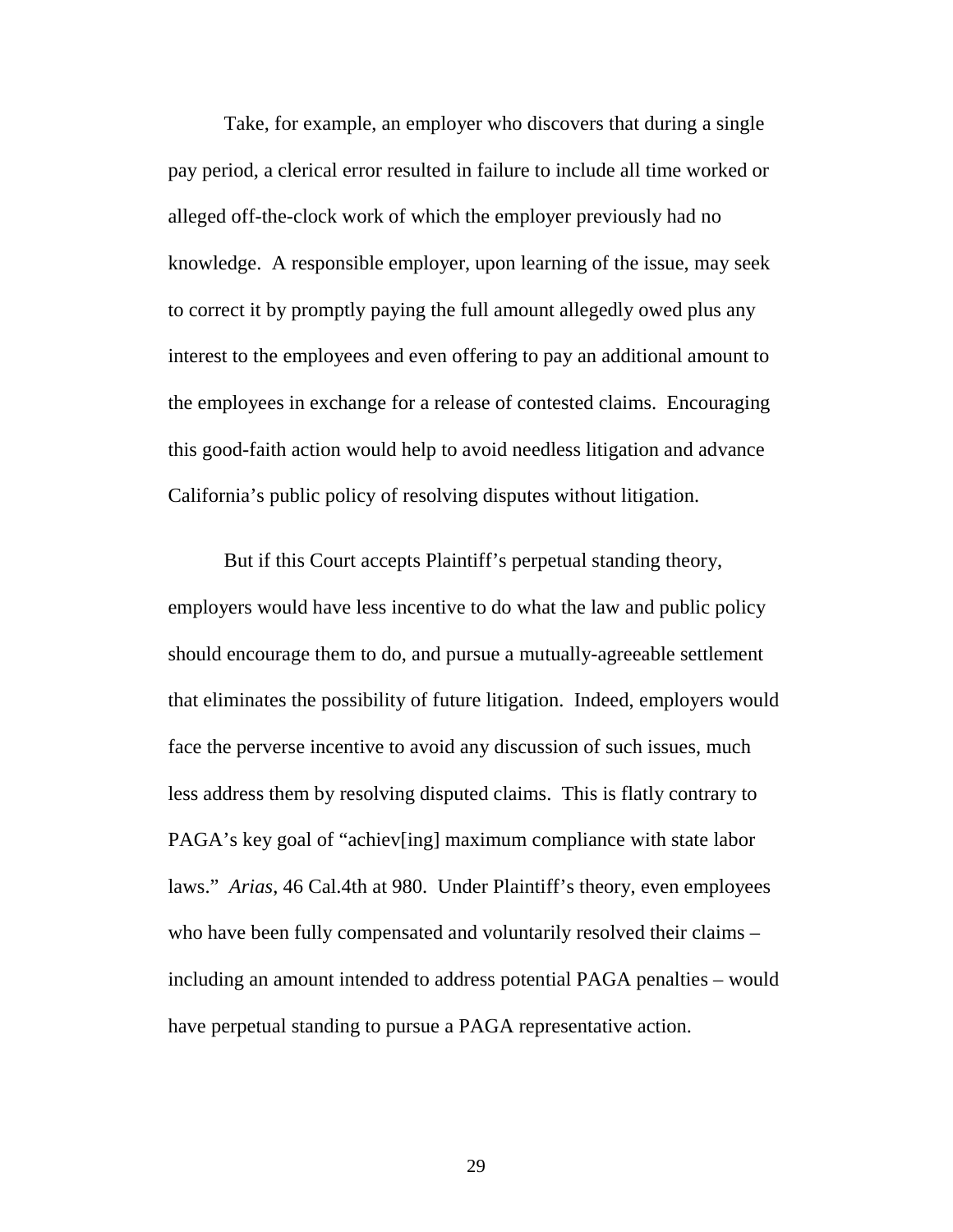Plaintiff's arguments would invite all of the abuse the Legislature intended to avoid when it enacted PAGA. Already, PAGA is imposing heavy burdens on employers, which are increased by decisions like *Huff* (if they are interpreted as Plaintiff contends). Employers are held to a demanding standard and are subject to stifling, suffocating liability for any alleged deviation, no matter how minor. A decision from this Court removing the individual plaintiff from the process, thus leaving plaintiff's counsel as the representative in charge of the case, magnifies the potential for abuse exponentially.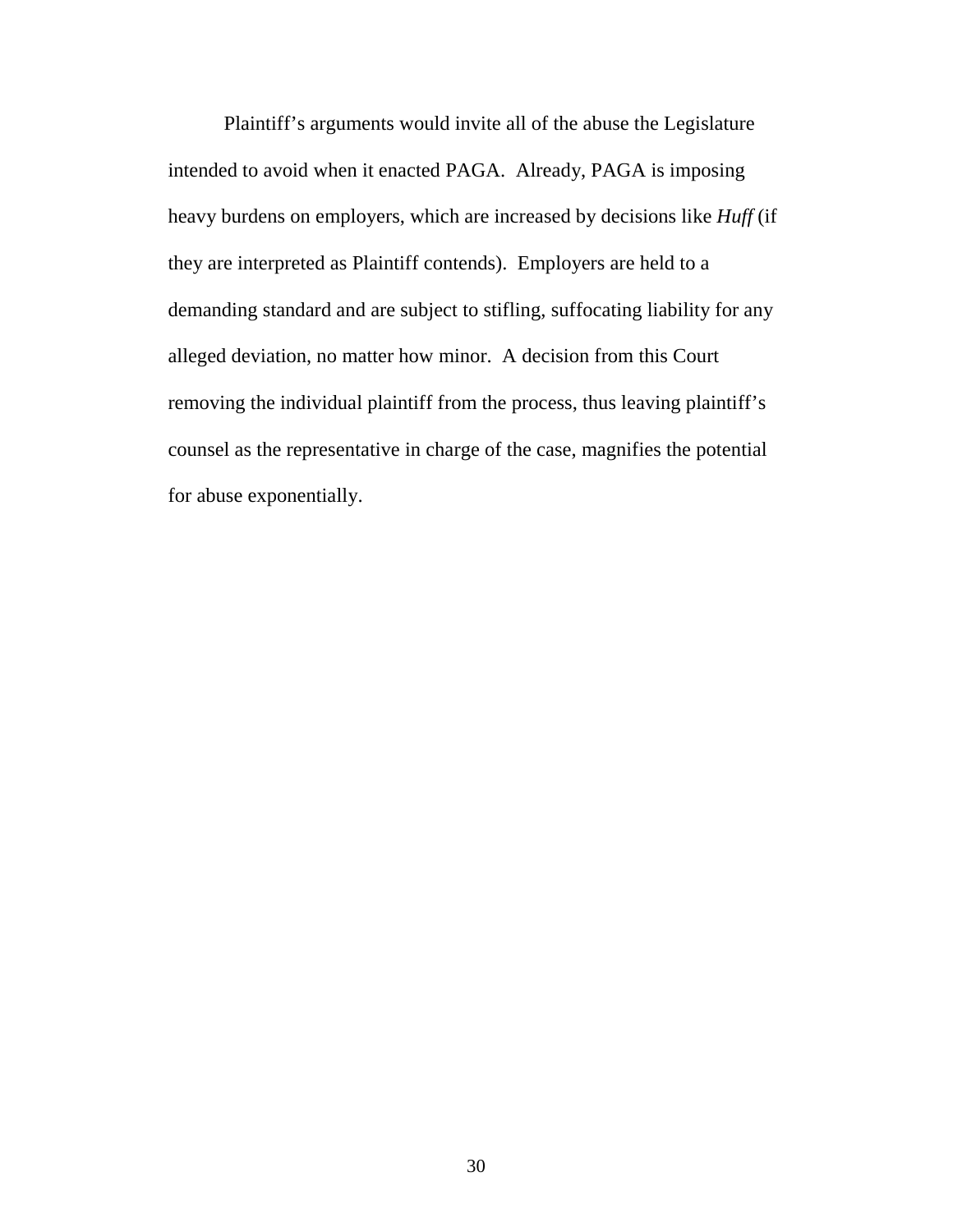#### **IV.**

#### **CONCLUSION**

For all of the reasons discussed in Reins' Answering Brief and above, Amici respectfully request that the Court reject Kim's arguments and affirm the Court of Appeal's conclusion that a plaintiff who voluntarily dismisses his claims against his employer loses standing to continue to pursue those same claims under the Private Attorney General Act.

Dated: January 16, 2019 DAVIS WRIGHT TREMAINE LLP ROCHELLE L. WILCOX JANET L. GRUMER AARON N. COLBY

> By:*/s/ Rochelle L. Wilcox*  Rochelle L. Wilcox

Attorneys for Amici Curiae RESTAURANT LAW CENTER, CALIFORNIA RESTAURANT ASSOCIATION and CHAMBER OF COMMERCE OF THE UNITED STATES OF AMERICA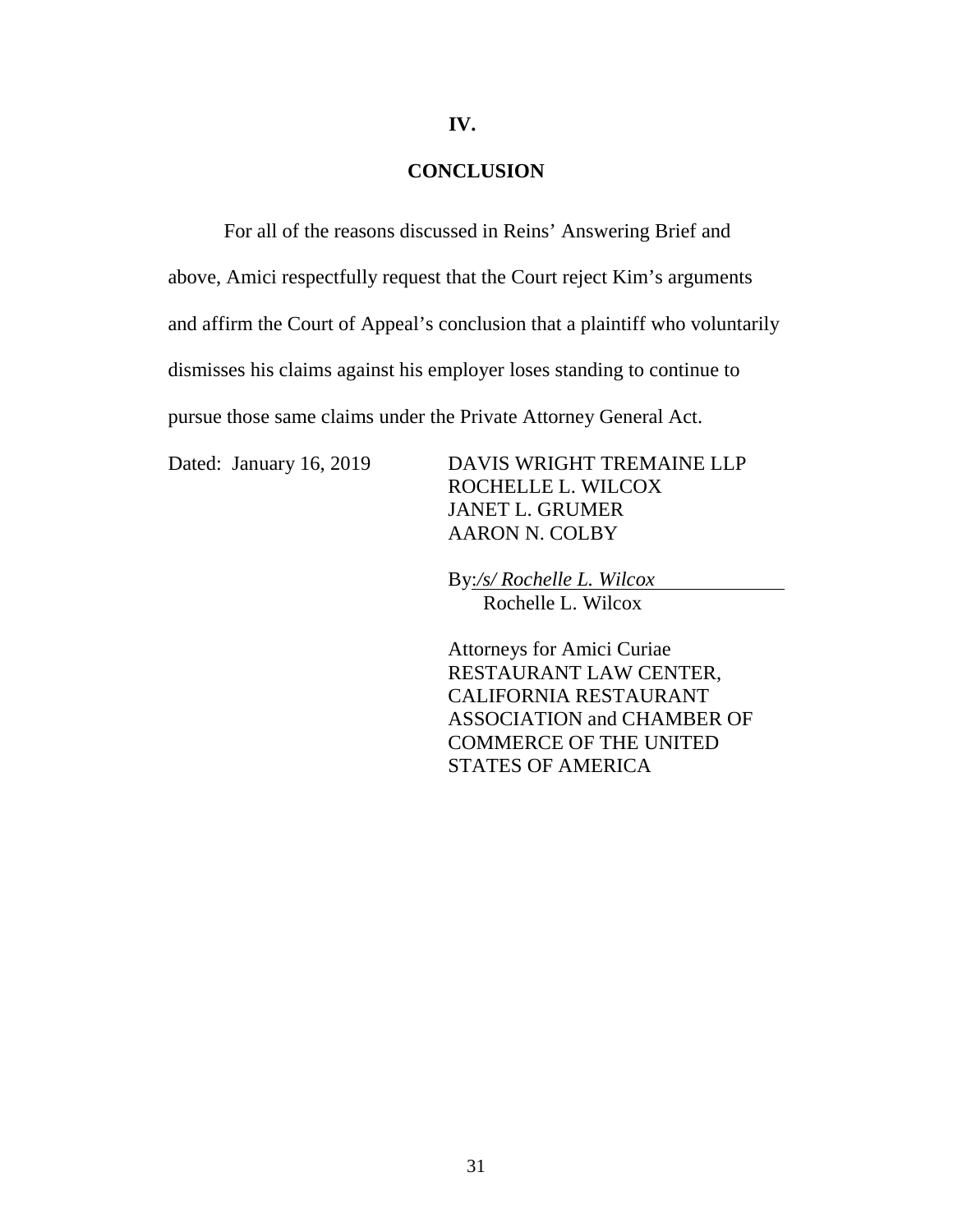# **CERTIFICATE OF WORD COUNT**

Pursuant to California Rule of Court 8.204(c), the text of this brief, including footnotes and excluding the caption page, table of contents, table of authorities, the signature blocks and this Certificate, consists of 5,462 words in 13-point Times New Roman type as counted by the Microsoft Word word-processing program used to generate the text.

Dated: January 16, 2019 DAVIS WRIGHT TREMAINE LLP ROCHELLE L. WILCOX JANET L. GRUMER AARON N. COLBY

> By:*/s/ Rochelle L. Wilcox*  Rochelle L. Wilcox

Attorneys for Amici Curiae RESTAURANT LAW CENTER, CALIFORNIA RESTAURANT ASSOCIATION and CHAMBER OF COMMERCE OF THE UNITED STATES OF AMERICA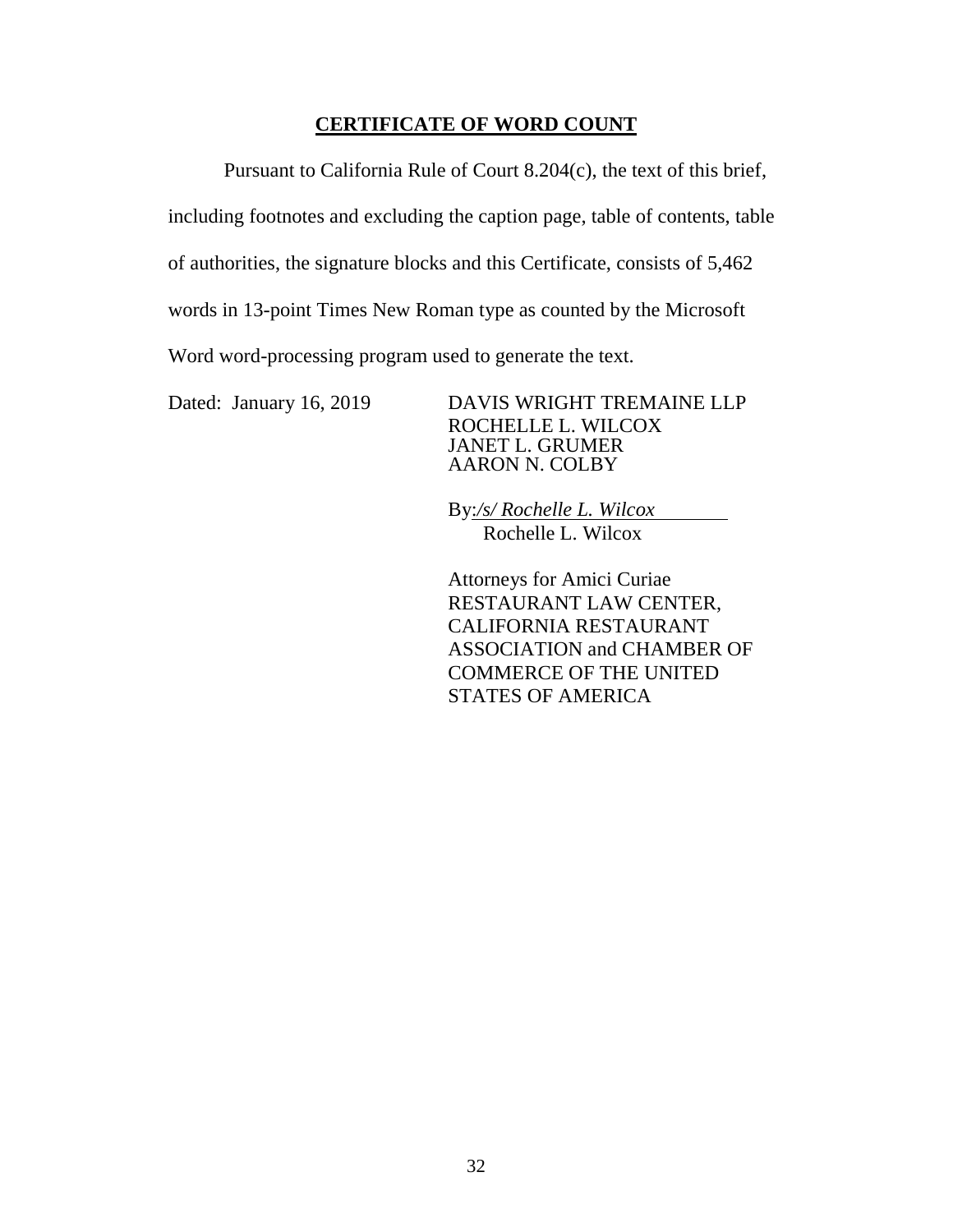#### **PROOF OF SERVICE**

I declare that I am over the age of 18 years, employed in the City and County of San Francisco, and not a party to the within action. I am an employee of DAVIS WRIGHT TREMAINE LLP, and my business address is 505 Montgomery Street, Suite 800, San Francisco, California 94111. On January 16, 2019, I served the following document(s):

### **AMICUS CURIAE BRIEF OF RESTAURANT LAW CENTER, CALIFORNIA RESTAURANT ASSOCIATION, AND CHAMBER OF COMMERCE OF THE UNITED STATES OF AMERICA IN SUPPORT OF DEFENDANT AND RESPONDENT REINS INTERNATIONAL CALIFORNIA**

 $\boxtimes$  U.S. MAIL – I enclosed a true and correct copy of said document in an envelope and placed it for collection and mailing with the United States Post Office on January 16, 2019, following the ordinary business practice. As indicated in the service list attached, each listed individual or court is served as indicated.

I am readily familiar with my firm's practice for collection and processing of correspondence for delivery in the manner indicated above, to wit, that correspondence will be deposited for collection in the abovedescribed manner this same day in the ordinary course of business.

I declare under penalty of perjury, under the laws of the State of California, that the foregoing is true and correct.

Executed on January 16, 2019, at San Francisco, California.

 $\sqrt{2}$ Amanda L. Henderson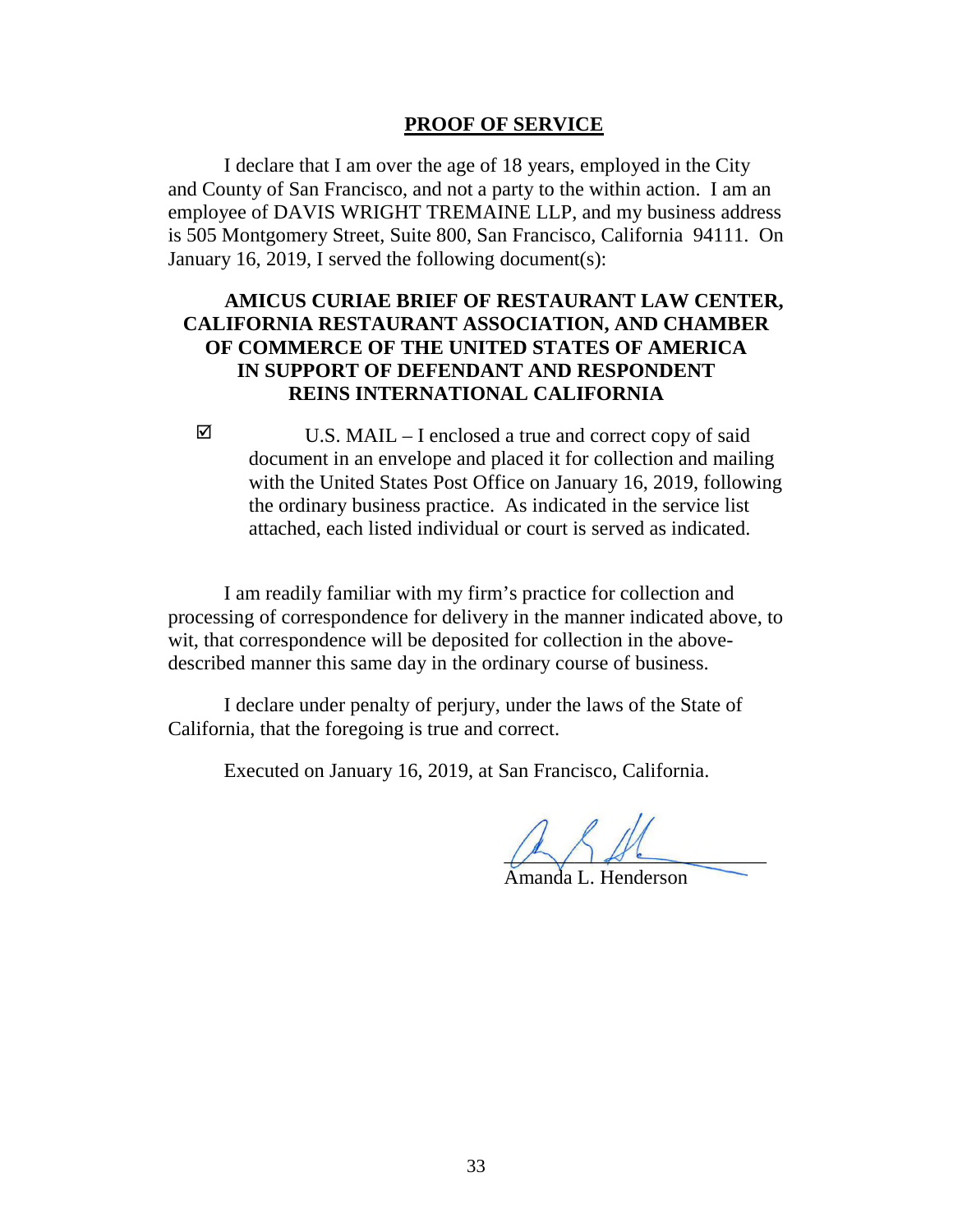#### **SERVICE LIST**

Eric B. Kingsley, Esq. Ari J. Stiller, Esq. KINGSLEY & KINGSLEY, APC 16133 Ventura Boulevard, Suite 1200 Encino, California 91436 (818) 990-8300 eric@kingsleykingsley.com ari@kingsleykingsley.com

Spencer C. Skeen, Esq. OGLETREE, DEAKINS, NASH, SMOAK & STEWART, P.C. 4370 La Jolla Village Drive, Suite 990 San Diego, California 92122 (858) 652-3100 spencer.skeen@ogletreedeakins.com

Attorneys for Defendant and Respondent REINS INTERNATIONAL CALIFORNIA

Attorney for Plaintiff and Appellant JUSTIN KIM

Aaron Kaufmann, Esq. LEONARD CARDER, LLP 1330 Broadway, Suite 1450 Oakland, California 94612

Cynthia L. Rice, Esq. Stephanie Miranda, Esq. Ronald Melton, Esq. CALIFORNIA RURAL LEGAL ASSISTANCE, INC. 1430 Franklin Street, Suite 103 Oakland, California 94612

Glenn A. Danas, Esq. John E. Stobart, Esq. CAPSTONE LAW 1875 Century Park East, Suite 1000 Los Angeles, California 90067

Brian S. Kabateck, Esq. KABATECK BROWN KELLNER LLP Historic Fire Engine Co. No. 28 Building 644 South Figueroa Street Los Angeles, Ca 90017

Attorneys for Amicus Curiae CALIFORNIA EMPLOYMENT LAWYERS ASSOCIATIOn (CELA)

Attorneys for Amicus Curiae CALIFORNIA RURAL LEGAL ASSISTANCE, INC.

Attorneys for Amicus Curiae BET TZEDEK LEGAL SERVICES, INC.

Attorneys for Amicus Curiae CONSUMER ATTORNEYS FOR CALIFORNIA (CAOC)